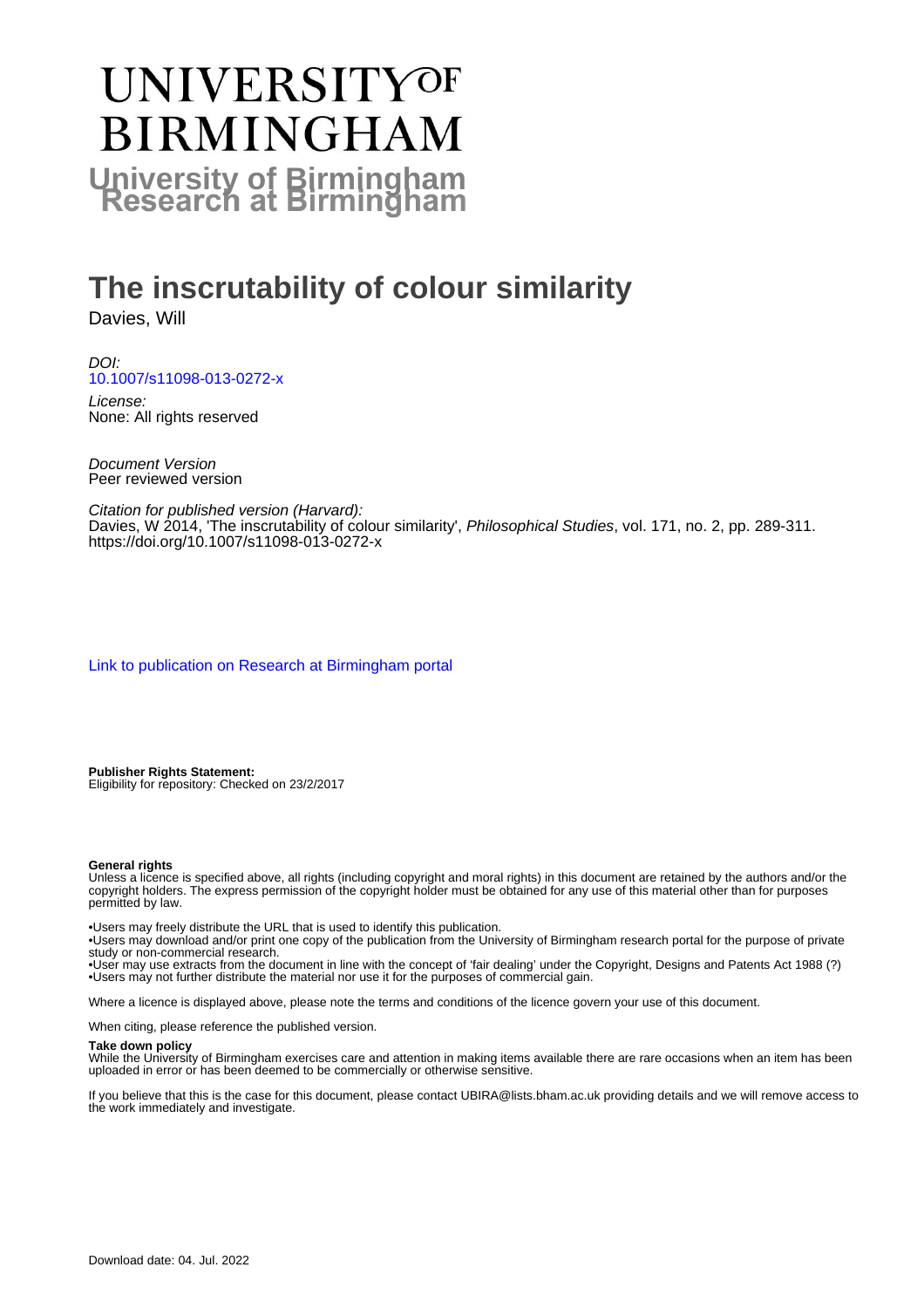# The Inscrutability of Colour Similarity

This paper presents a new response to the *colour similarity argument*, an argument that many people take to pose the greatest threat to colour physicalism. Very roughly, the argument claims that the colours could not be type-identical to surface reflectance properties, because reflectances seemingly fail to stand in the same characteristic similarity relations as the colours. After setting out the argument in more detail in Section 1, Section 2 presents an initial challenge to standard formulations of the argument. As authors such as Quine and Lewis have noted, the similarity relation exhibits extreme *context sensitivity*. Most presentations of the colour similarity argument fail to control for such contextual variation, however, which raises the distinct possibility that the argument equivocates on the similarity relation across its premises. Although this challenge is ultimately inconclusive, it forces a significant reformulation of the argument and thereby highlights the need for much greater care and precision in presenting claims about colour similarity.

My main response to the argument focuses on features of our *knowledge* of facts about colour similarity. The colour similarity argument depends for its cogency on the assumption that if colour physicalism is true, then colour similarities should be evident or *scrutable* under standard physical descriptions of reflectance properties such as their spectral reflectance curves. Without this assumption, the fact that ordinary colour similarities are not evident under such presentations provides no conclusive reason to reject colour physicalism. In Section 4 I argue that the colour physicalist should reject this assumption and endorse the *inscrutability of colour similarity*. This strategy is motivated in Section 5 by parallels between the colour similarity argument and the explanatory gap between mind and body made vivid by Jackson's (1986) knowledge argument, and in particular by so-called *type-B*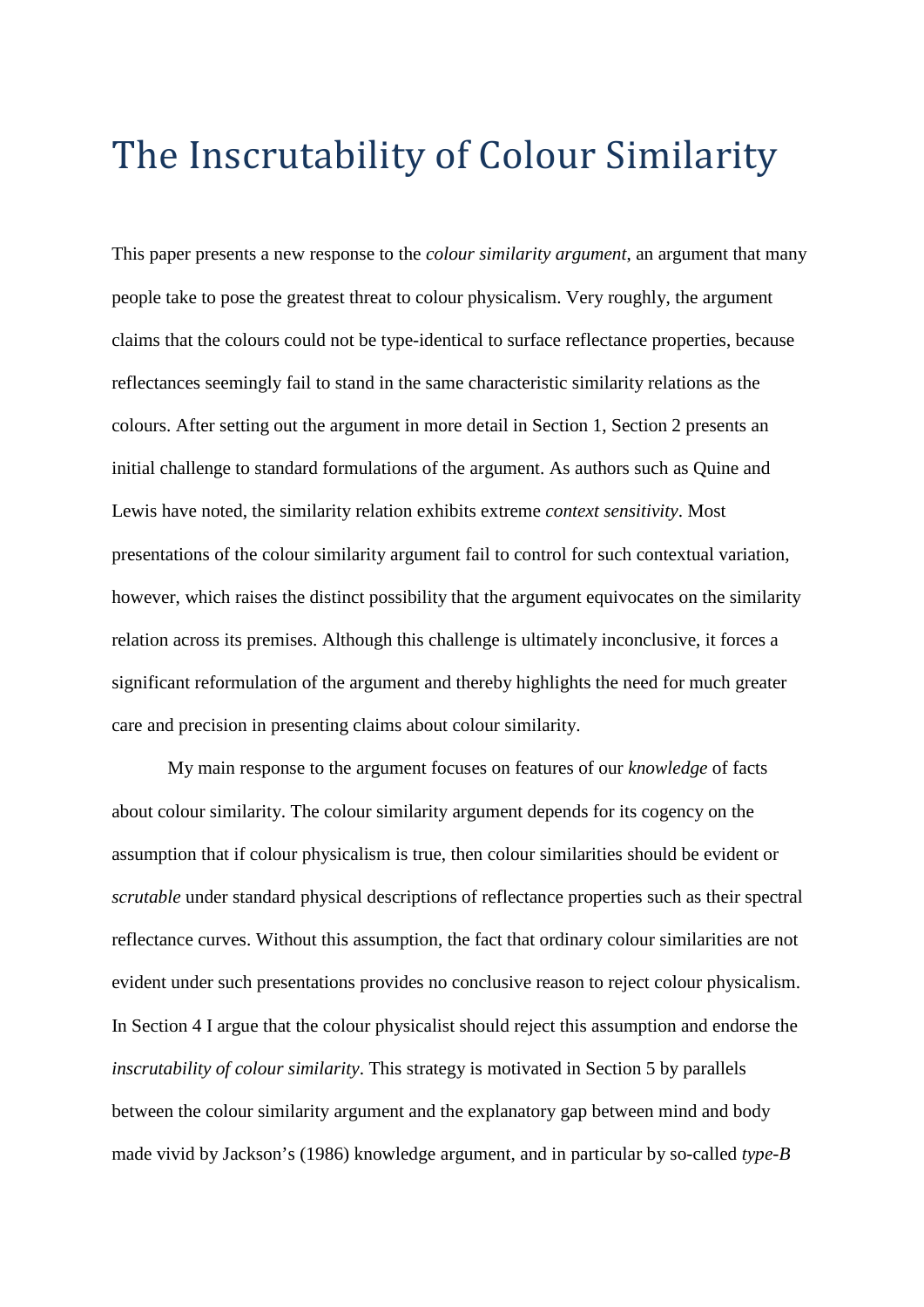physicalist responses to that argument. The response is further motivated in Section 6 by cases in chemistry and biochemistry in which analogous scrutability theses fail to hold.

#### **1. The Colour Similarity Argument: An Initial Formulation**

Colour physicalism is the view that colours are type-identical to *surface spectral reflectance properties*. [1](#page-2-0) Surface reflectances are dispositions to reflect incident light at varying wavelengths. Reflectances feature prominently in optics, the physics of light and its interaction with matter. The canonical way to represent an object's reflectance is by its *reflectance spectrum* or *spectral reflectance curve*, which charts the proportion of incident light reflected from its surface at all wavelengths in the visible spectrum. Figure 1 shows the reflectance curves for paradigmatic blue, purple, and green objects.



*Fig. 1: Reproduced (with permission) from Byrne & Hilbert (2003: 13)*

The best known form of colour physicalism does not identify the colours with super determinate reflectances but rather with anthropocentric classes or sets of reflectances known as *reflectance-types*. This is intended to handle the existence of *metamers*, objects with sometimes widely differing reflectance properties that can be visually matched in respect of

<u>.</u>

<span id="page-2-0"></span><sup>&</sup>lt;sup>1</sup> Hilbert (1987), Byrne & Hilbert (2003). As standard in debates about colour ontology, I shall limit discussion to the hues and ignore aspects of colour such as saturation and lightness; see Byrne & Hilbert (2003: 14).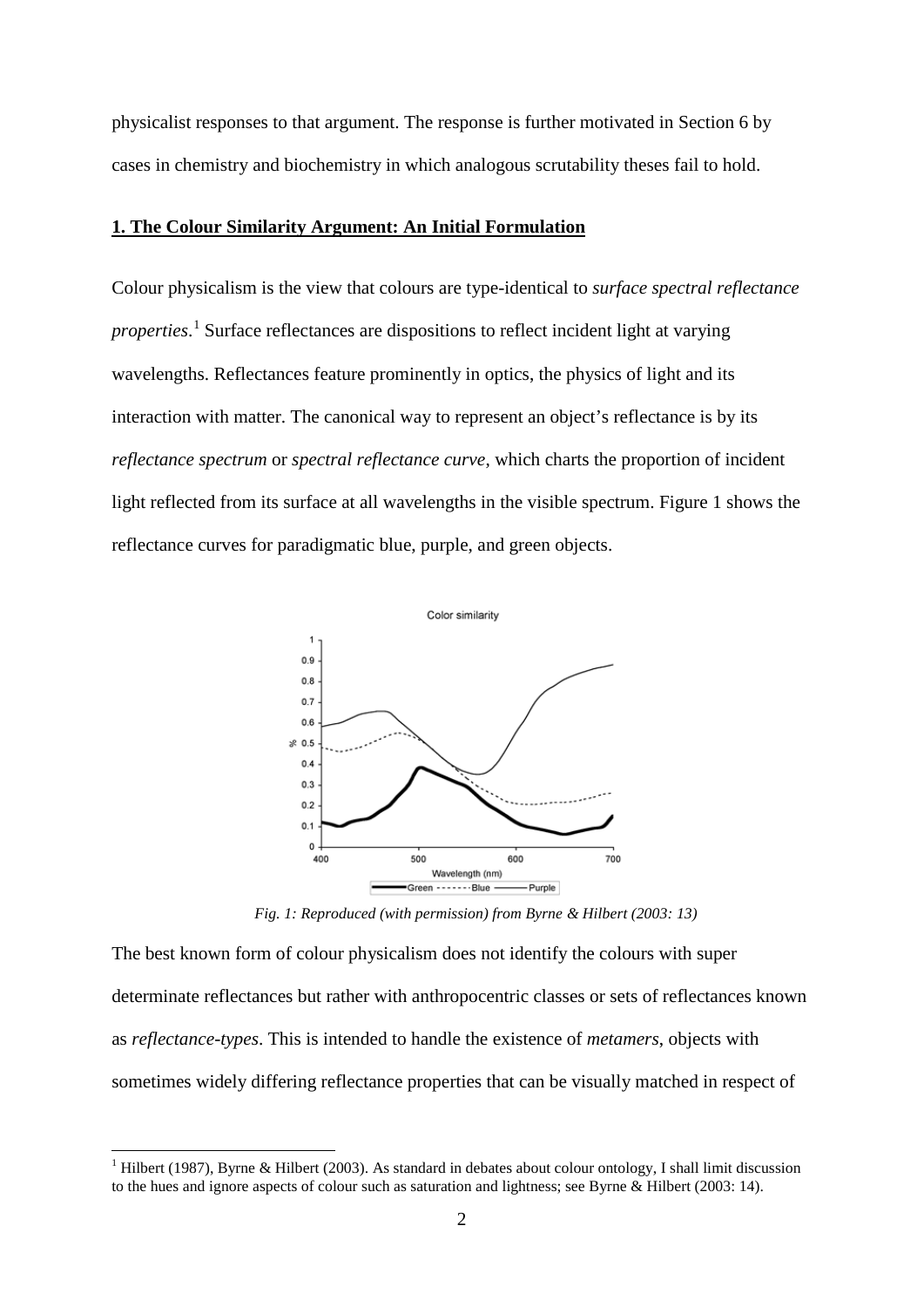colour under some illumination conditions. [2](#page-3-0) Despite their largely anthropocentric interest, reflectance-types are nonetheless ontologically independent of perceiving subjects, as Byrne & Hilbert (2003: 11) point out,

The reflectance-types that we identify with the colours will be quite uninteresting from the point of view of physics or any other branch of science unconcerned with the reactions of human perceivers. This fact does not, however, imply that these categories are unreal or somehow subjective... It is just a plain matter of fact that an object has a particular type of reflectance, and this fact need not depend in any interesting way on the existence of creatures with colour vision.

While reflectance-types are therefore, in a sense, *interest-relative* properties, this does not imply that they are metaphysically constituted by *relations* between objects and the characteristic colour experiences of normal subjects, or by dispositions to produce such experiences.<sup>[3](#page-3-1)</sup>

Colour physicalism has some very attractive features. Perhaps most importantly, it preserves our default or naive view of colour ontology, which involves a commitment to some sort of objective realism. As Kalderon (2007: 569) remarks, 'we tend to conceive of the colours as mind independent qualities of material objects. We should not revise our

<span id="page-3-1"></span><span id="page-3-0"></span><sup>&</sup>lt;sup>2</sup> Byrne & Hilbert (2003: 10-11). Colour physicalists such as Hilbert (1987), Armstrong (1978), and Smart (1987) consider super determinate reflectances to be colours proper. This view entails that determinable categories such as *red* are strictly speaking not colours but rather *classes* of colours. For discussion of colour <sup>3</sup> See Byrne & Hilbert (1997: xx-xxii) for a brief overview of dispositionalist theories of colour. Cohen (2009: Ch. 8.1) discusses the contrast between dispositionalist and *functionalist* theories of colour. Briefly, *realiser* forms of colour functionalism use subject-involving descriptions or functional roles to fix the reference of colour terms on their physical realisers, with which the colours are deemed strictly identical (Jackson 1998; McLaughlin 2000). If these realisers turn out to be surface reflectances, and if the relevant identities are *type* rather than *token* identities, then realiser functionalism will end up looking very much like the colour physicalist's type-identity theory of colour. See Cohen (2009: 187-188), and compare Braddon-Mitchell & Jackson (1996) on realiser functionalism as a route to the identity theory of mind. In contrast, *role* functionalism takes colours to be identical with subject-involving functional roles (Cohen 2009: Ch. 7). Given the role played by subject responses in individuating colour properties, role functionalism is not in my view a form of colour physicalism. See Cohen (2003: §2) for contrasting discussion.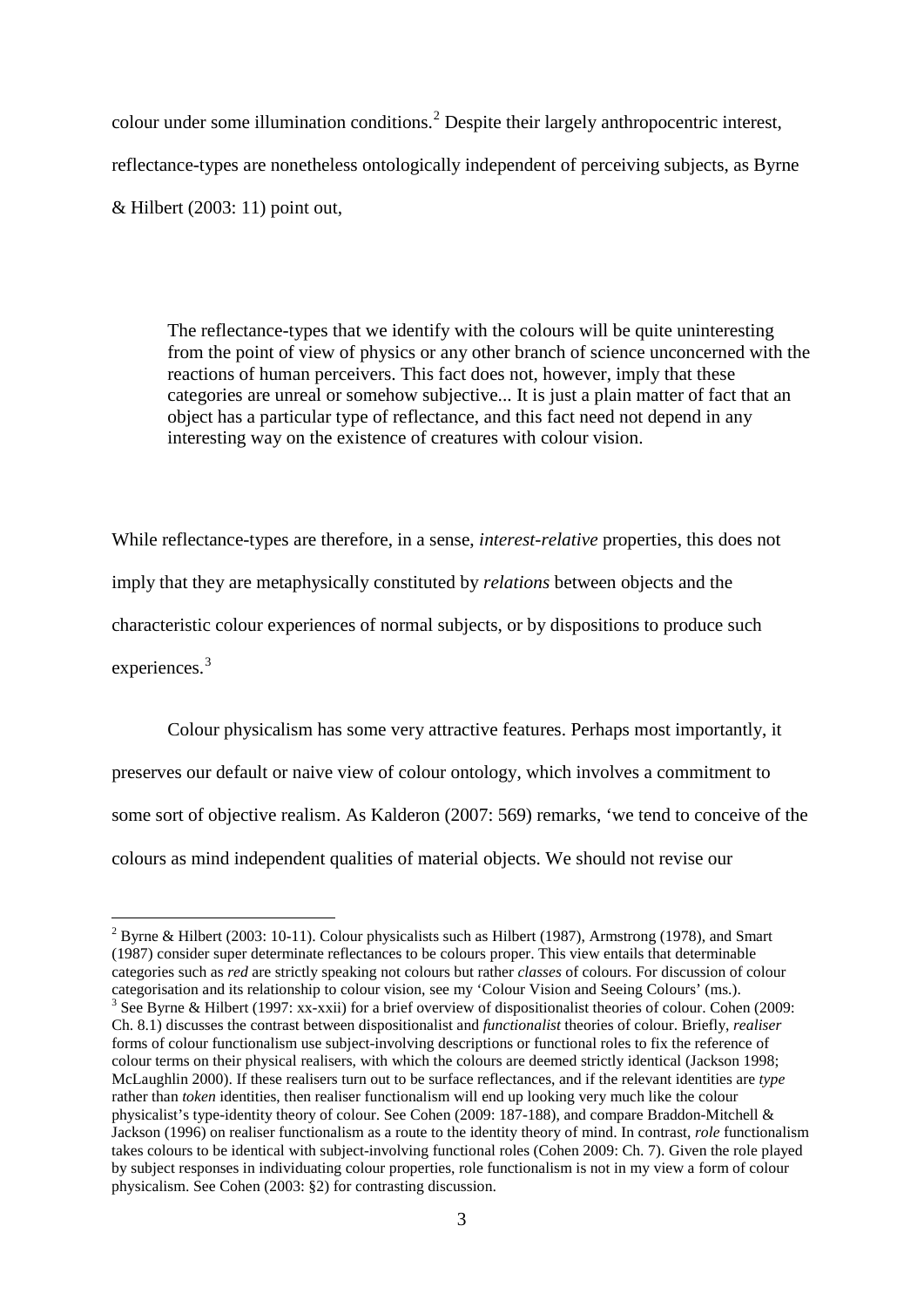commitment to the existence of the colours, so conceived, without compelling reason.' While it is by no means the only available form of objective realism, colour physicalism is a reductive and ontologically parsimonious view that identifies the colours with well understood and clearly efficacious properties of the surfaces of objects. An attendant virtue of the view is that it avoids convicting subjects of global perceptual error in visually attributing colour properties to ordinary objects. According to colour physicalism, colour vision involves typically (or at least often) veridical perception of genuine physical properties of objects in the environment.

Despite the evident appeal, it is extremely difficult to reconcile colour physicalism with three important *structural* features of the colours. First, some hues are *binary*, in the sense that they are composite in nature: shades of orange, for example, always have both a reddish and yellowish component. In contrast, some hues are *unique* in that they are not composite but rather unitary or pure in nature. There exist shades of yellow, for example, which have absolutely no reddish or greenish component. Second, some hues bear *opponent relations* to one another, in the sense that they 'cancel each other out' and cannot together form components of a binary hue.[4](#page-4-0) Third, the colours stand in various characteristic *similarity relations*. For example, it is characteristic of red that it is more similar to orange than green, and likewise of scarlet that it is more similar to fire engine red than vermilion. These structural features form the basis for the *colour structure argument*, which was introduced to the contemporary literature by Hardin (1988). This argument is generally taken to pose the greatest threat to colour physicalism.<sup>[5](#page-4-1)</sup> The basic thrust of the argument is that none of the

<u>.</u>

<span id="page-4-0"></span><sup>4</sup> The *locus classicus* for opponent colour theory is Hering (1920/1964). See also Hardin (1988: 26, 30, 37-39, 52). The opponent hue pairings are *red* and *green*, and *yellow* and *blue*. It is important to recognise that the terms 'composite' and 'component' do not imply that binary hues are *physically* constituted by mixtures of different hues. See Byrne & Hilbert (2008) for relevant discussion.

<span id="page-4-1"></span> $<sup>5</sup>$  On the seriousness of the threat, see McLaughlin (2003: 111), Byrne & Hilbert (2003: 7), and Pautz (2006:</sup> 536). The colour structure argument is presented and endorsed by Maund (1995: 42, 141), Thompson (1995: 128-130, 135-139), Clark (1996: 145-146), and Pautz (2006). Boghossian & Velleman (1991) and Johnston (1992) offer epistemological versions of the argument.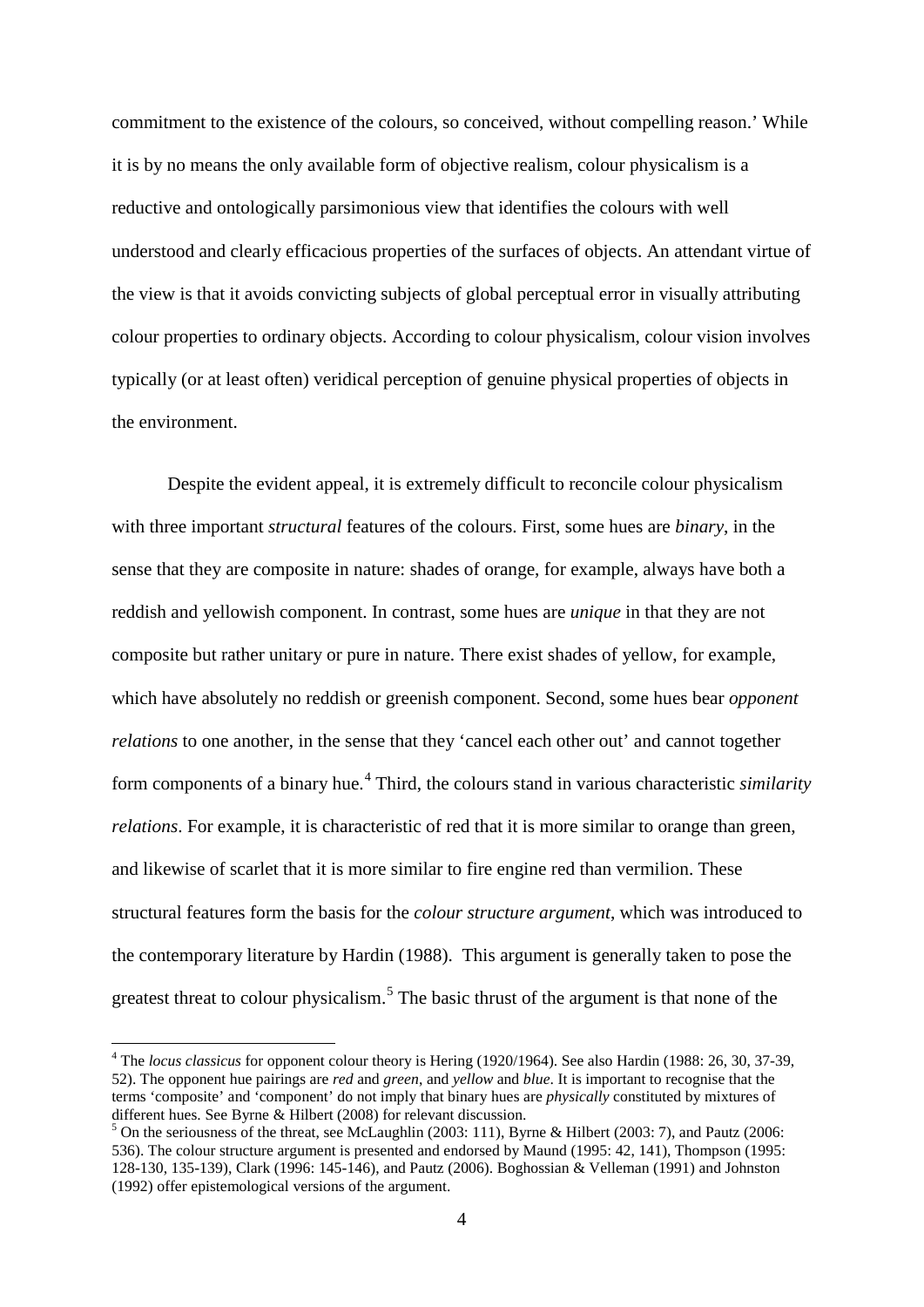aforementioned structural properties seems to be shared by surface reflectance properties, which provides strong reason to doubt that reflectances *are* the colours as colour physicalism claims. It is worth noting that parallel arguments threaten to undermine reductive physicalist accounts of other sensible qualities such as smells and tastes. The arguments of this paper, if sound, therefore will have much wider significance beyond the philosophy of colour.

Cohen (2003: 81) presents the standard formulation of the colour structure argument as follows,

The argument... is a simple instance of Leibniz's law: colours have these structural properties, and therefore any set of properties that is identical with the colours must have them as well. However, it is suggested, the only plausible candidates proposed by [colour physicalists] for being identical with the colours lack the structural properties in question, and therefore the purported identities cannot be sustained.

Here I shall be focusing on the similarity component of this argument, which can be unpacked as follows:

1. Blue=  $R_b$ , purple=  $R_p$  and green=  $R_g$  (**Colour Physicalism**)

2. Blue is more similar to purple than green (**Colour Similarity**)

3. If blue=  $R_b$ , purple=  $R_p$  and green=  $R_g$ , then blue is more similar to purple than green iff  $R_b$  is more similar to  $R_p$  than  $R_g$  (**Leibniz's Law**)

4.  $R_b$  is not more similar to  $R_p$  than  $R_g$  (**Reflectance Dissimilarity**)

5. Therefore, Colour Physicalism is false.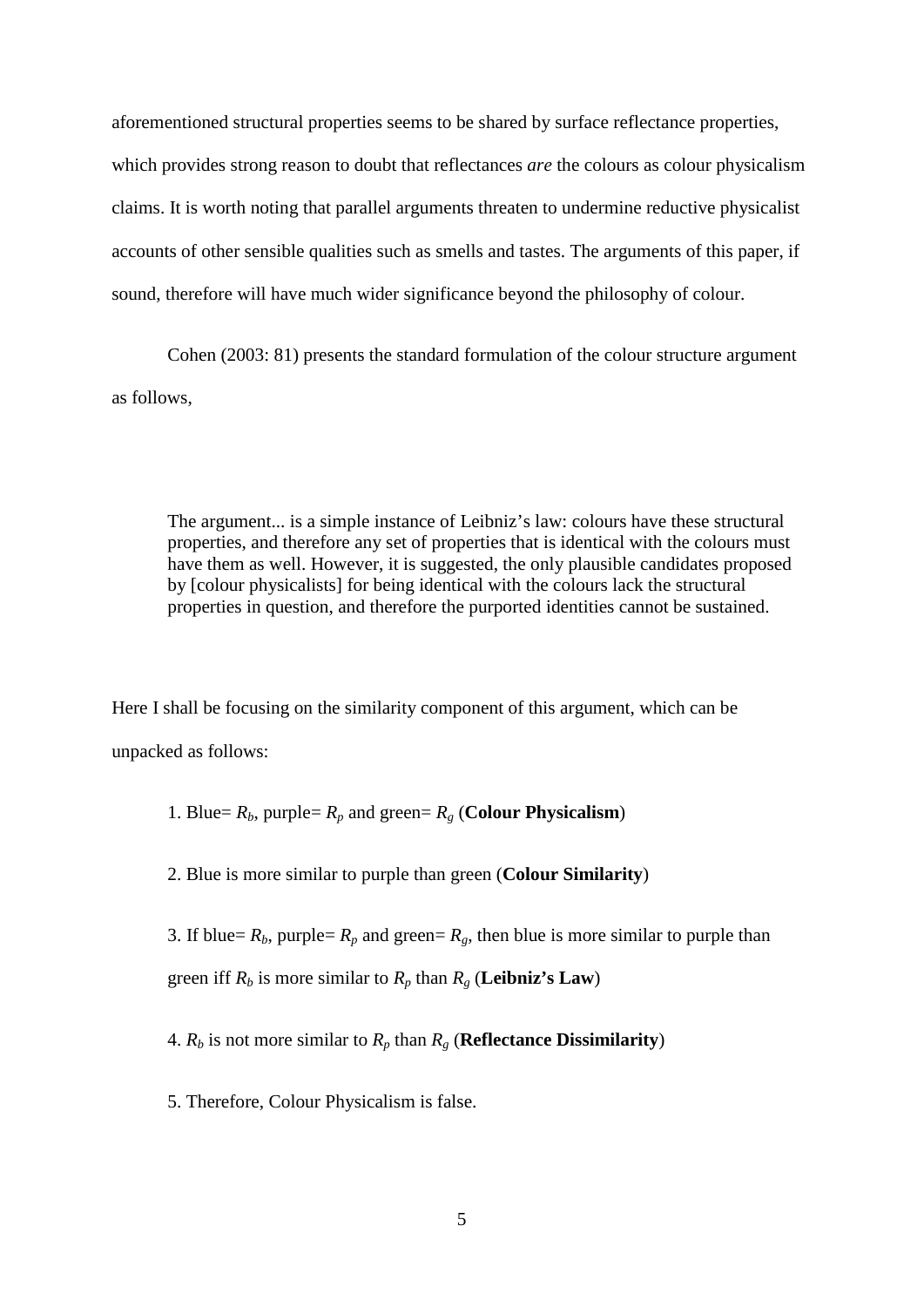Suppose that colour physicalism claims that *blue* is type-identical with reflectance-type *Rb*, *purple* with  $R_p$ , and *green* with  $R_g$ . From our visual experience of colour, it seems obvious that *blue* is more similar to *purple* than *green*. By Leibniz's Law, if colour physicalism is true, then this colour similarity holds just in case the reflectances  $R_b$ ,  $R_p$ , and  $R_g$  stand in the corresponding similarity relation. The problem, however, is that given everything we know about these reflectance properties from optics, there simply seems to be no evidence that  $R_b$ ,  $R_p$ , and  $R_g$  stand in the required similarity relation. The representations of these properties in Figure 1 provide a seemingly compelling illustration of this fact: as Pautz (2006: 539) remarks, 'the case for [Reflectance Dissimilarity] is that it is obvious when we look at [these] reflectance curves' that  $R_b$ ,  $R_p$ , and  $R_g$  do not stand in the right similarity relation. Colour Similarity, Reflectance Dissimilarity, and Colour Physicalism thus form an inconsistent triad, and the argument concludes that Colour Physicalism ought to be rejected.

### **2. The Context Challenge: Reformulating the Argument**

One challenge to the colour similarity argument which to my knowledge has not yet been explored is to question the *validity* of the argument on the grounds of a probable equivocation on the similarity relation across premises 2 and 4, Colour Similarity and Reflectance Dissimilarity. An analogy will help to illustrate this challenge. Suppose that I encounter a larger than average mouse in my kitchen and utter the following,

6. That mouse is big.

I then ponder the following identity claim,

7. That mouse=that animal.

I know by Leibniz's Law that,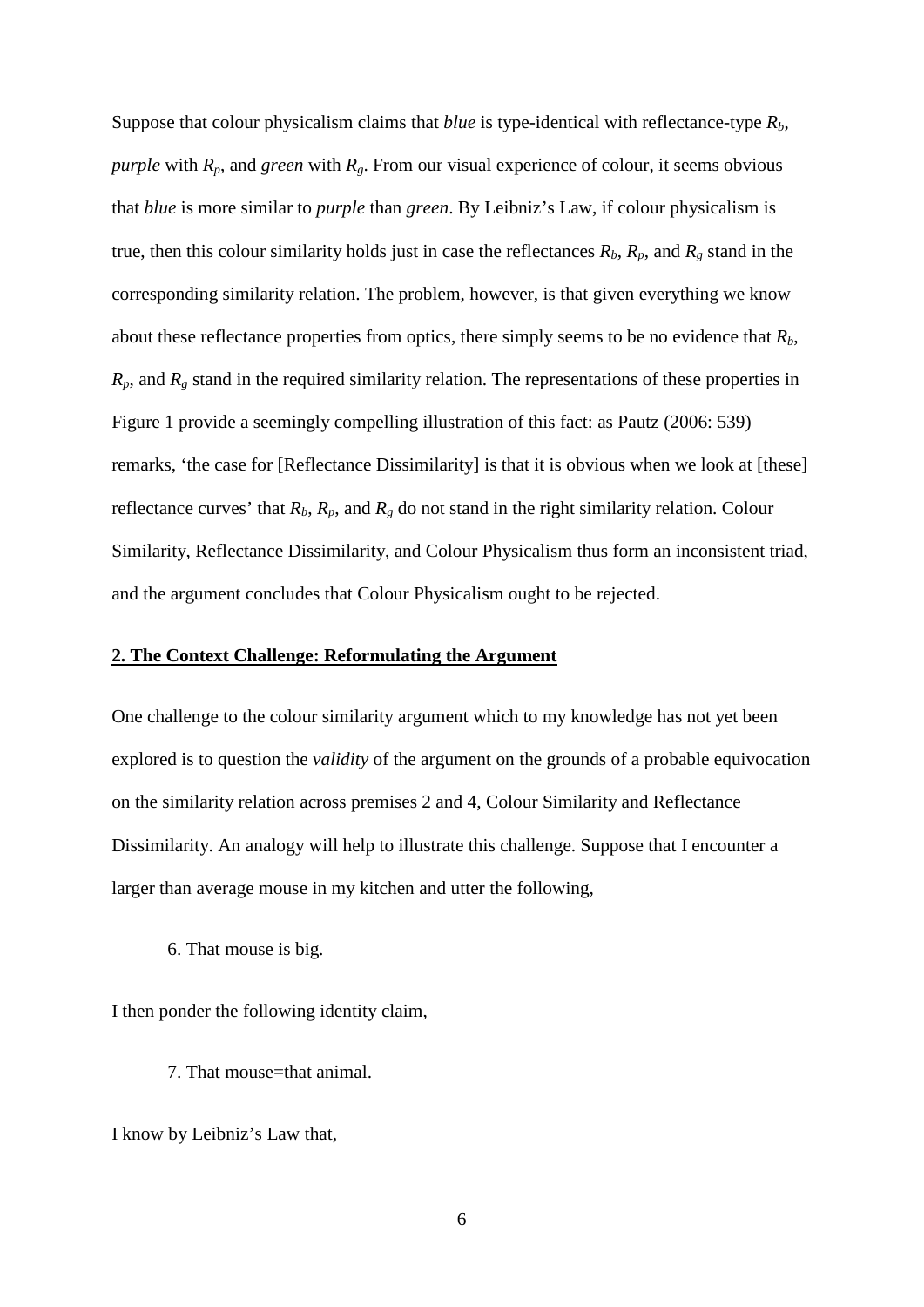8. If that mouse=that animal, then that mouse is big iff that animal is big.

Knowing what I know about animals, however, I confidently assert,

9. That animal is not big.

-

Presented with the inconsistent triad of 6, 7, and 9, I conclude that that mouse≠that animal. My reasoning here exactly mirrors that of the colour similarity argument, but in this case it seems clear that something has gone seriously awry. The problem here surely is not the absence of identity, but rather the tacit assumption that the predicate 'big' is *semantically univocal* across premises 6 and 9. A far more plausible diagnosis is that the change from a mouse-y context in 6 to an animal-y context in 9 shifts the interpretation of the predicate 'big', and that the argument therefore turns on an equivocation.<sup>[6](#page-7-0)</sup>

Extending this thought to the colour similarity argument, the colour physicalist could argue that the change from an ordinary colour context in Colour Similarity to a reductive reflectance context in Reflectance Dissimilarity is likely to shift the interpretation of the similarity relation. Note that the *likelihood* of such contextual variation is all that is needed to get this challenge up and running, as this would establish a burden of proof on advocates of the argument to eliminate that possibility. Why think that such contextual variation is likely in this case? A quite general reason is that similarity relations are *notoriously* context sensitive, as Lewis observes (1986: 254-255).<sup>[7](#page-7-1)</sup>

<span id="page-7-0"></span><sup>6</sup> One plausible explanation is that the different terms shift the *comparison class* for the predicate from *mice* to *elephants*: whereas that mouse is big {for a mouse}, that elephant is not big {for an elephant}. See Kennedy (2007).

<span id="page-7-1"></span><sup>7</sup> Goodman (1970: 444) likewise argues that similarity, like motion, requires a frame of reference. Empirical studies confirm the extreme variability of ordinary judgements of similarity. Medin, Goldstone, & Gentner (1993: 271) report experiments which 'show similarity to be dynamic and context dependent'. Murphy & Medin (1985: 296) say that 'the relative weighting of a feature... varies with the stimulus context and task, so that there is no unique answer to the question of how similar is one object to another'. See also Barsalou (1982) and Tversky (1977).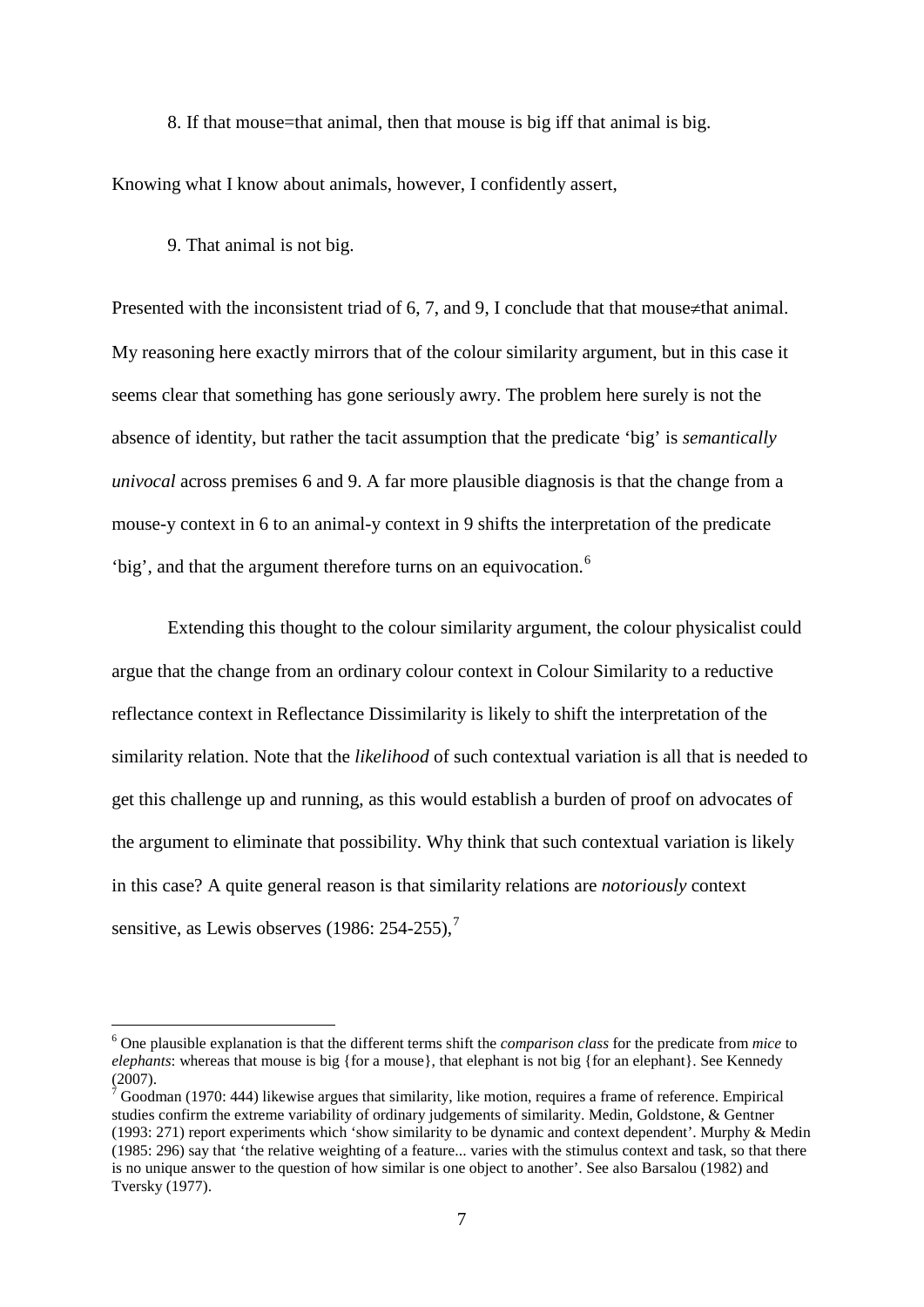Many different relations, some more stringent and some less, some stressing some respects of comparison and others stressing others, have a claim to be called "similarity". The exact meaning of... "similar" is neither constant nor determinate... I can say that Ted and Fred are very much alike, yet very different. Uniform resolutions  $[of these similarity relations]$  would make that a contradiction – so much the worse for them!

Adapting Lewis's reasoning, the context challenge holds that we can truly say that certain colours (*qua* colours) are very much alike, as in Colour Similarity, and yet that those very colours (*qua* reflectances) are very different, as in Reflectance Dissimilarity. Uniform interpretations of the similarity relation would imply an inconsistency with colour physicalism – but then so much the worse for the assumption that these relations are to be uniformly interpreted!

A second reason to suspect that different notions of similarity are operating in Colour Similarity and Reflectance Dissimilarity is that these premises differ in their use of nonreductive and reductive terms, respectively, in referring to the colours. Co-referring terms are often associated with different systems of theoretical classification, description, and explanation, and these systems in turn often invoke different standards for comparative similarity. Here is Quine (1969/1999: 238) on this point,

[A] taxonomic example is the grouping of kangaroos, opossums, and marsupial mice in a single kind, marsupials, while excluding ordinary mice. By primitive standards the marsupial mouse is more similar to the ordinary mouse than to the kangaroo; by theoretical standards the reverse is true.

The context response likewise holds that despite the putative type-identity of *blue* and *Rb*, the terms 'blue' and ' $R_b$ ' are associated with different systems of classifying the colours – the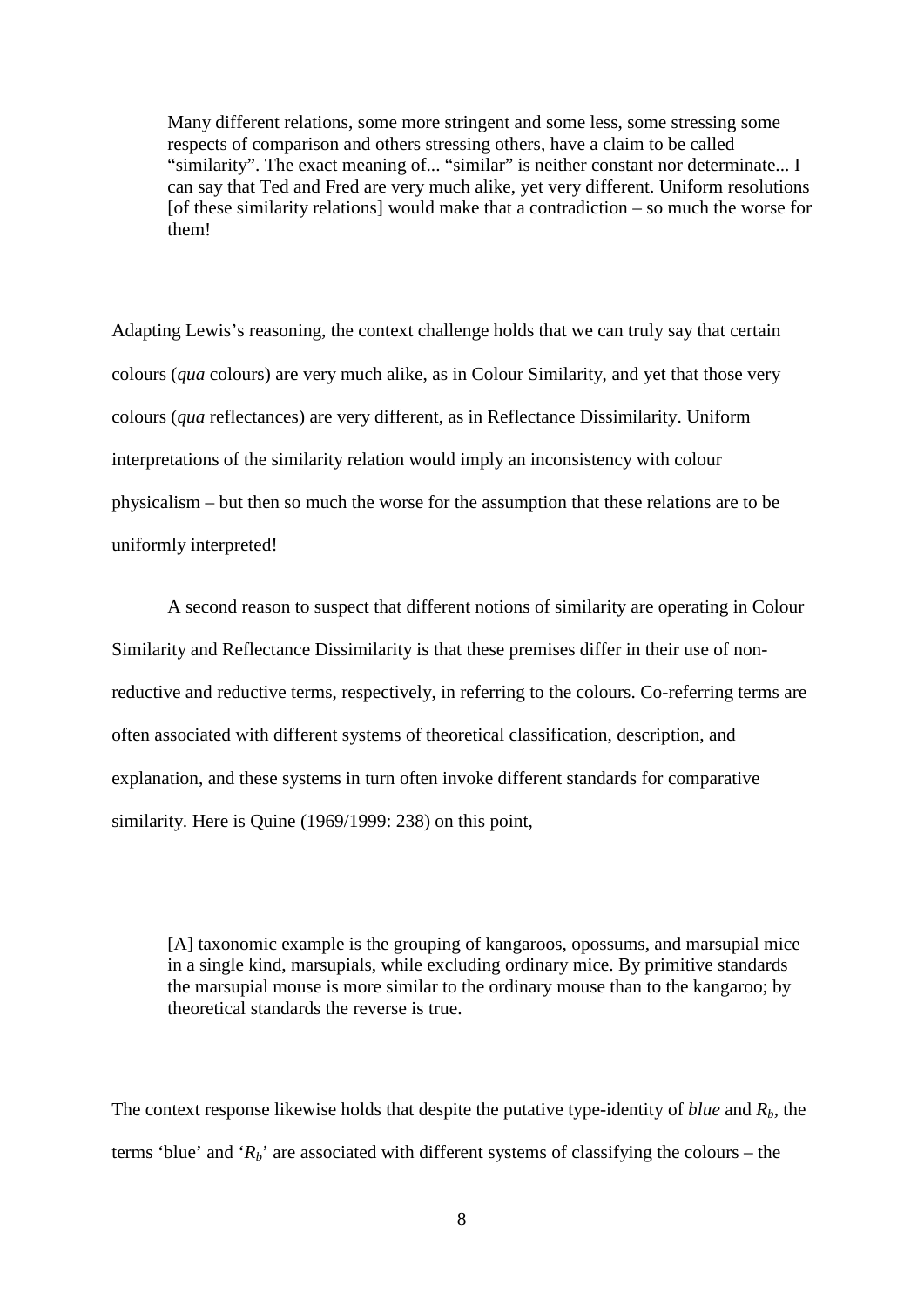ordinary folk classificatory system, on the one hand, and the scientific classificatory system of optics, on the other. Moreover, these different classificatory systems have different associated, proprietary, standards for comparative similarity, such that while it is true according to the first set of standards to say that blue is more similar to purple than green, it is not true according to the second, more refined theoretical set of standards to say that  $R_b$  is more similar to  $R_p$  than  $R_g$ . The colour physicalist thus could grant the truth of both Colour Similarity and Reflectance Dissimilarity, but resist the conclusion of the colour similarity argument on the grounds of equivocation on the similarity relation across these premises.

The idea that different terms for the same colour can be associated with different standards for comparative similarity is interestingly related to a feature of Lewis's (1986) *counterpart theory*. [8](#page-9-0) According to counterpart theory, different names for the same object can have different associated counterpart relations. As a consequence, modal sentences of the form  $\lceil \sqrt[6]{Fa} \rceil$  and  $\lceil \sqrt[6]{Fb} \rceil$  can differ in truth value even when *a=b*. Let 'Goliath' refer to the statue and 'Lumpl' refer to the lump of clay from which the statue is made. Now consider a counterfactual world *w* in which the statue has been deconstructed and the clay put to some other use.

- 10. Lumpl would have survived in *w*.
- 11. Goliath would not have survived in *w*.
- 12. Therefore, Lumpl  $\neq$  Goliath.

<u>.</u>

This argument is not valid on counterpart theory because the names 'Lumpl' and 'Goliath' have different associated counterpart relations. For Lewis this means that the names have different associated transworld similarity relations, for counterpart relations are defined in

<span id="page-9-0"></span><sup>&</sup>lt;sup>8</sup> Here I am extremely indebted to personal correspondence with Adam Pautz, who brought to my attention the comparison with counterpart theory.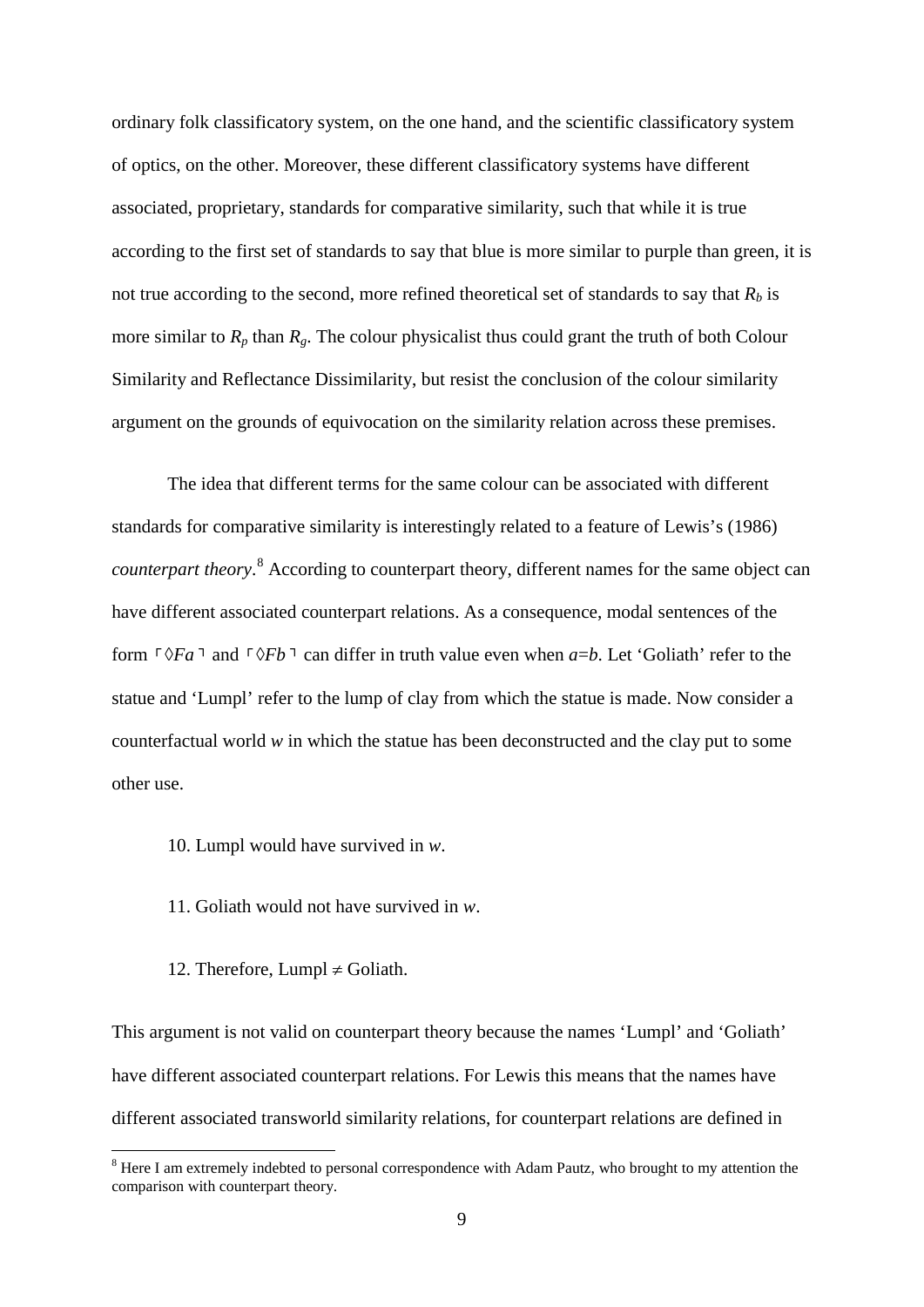terms of similarity (1986: 256, n.40). Now, while I am by no means recommending that the colour physicalist endorse counterpart theory, the above account is analogous in claiming that different terms for the same property can be associated with different similarity relations, on account of their being associated with different systems of theoretical classification. The context challenge thus claims that while the terms 'blue' and ' $R_b$ ' represent the very same property (*de re*, no less), each term is associated with a different similarity relation and hence the inference from Colour Similarity and Reflectance Dissimilarity to the falsity of colour physicalism is invalid.

Although the context challenge opens up interesting lines of discussion, I do not think that it provides a conclusive response to the colour similarity argument. This is because advocates of the argument can reply simply by *making the argument more precise*, thereby eliminating the possibility of contextual variation. One such reformulation would run as follows:

1\*. 'Blue is more similar to purple than green' as said by *S* in *w* at *t* is true. (**Colour Similarity\***)

2\*.'Blue is more similar to purple than green' as said by *S* in *w* at *t* is true iff <blue, purple, green> satisfies the relation *X* that is the semantic value of '*x* is more similar to *y* than *z*' as said by *S* in *w* at *t*. (**Simple Truth Conditions**)

3\*. If colour physicalism is true, then 'blue is more similar to purple than green' as said by *S* in *w* at *t* is true iff  $\langle R_b, R_p, R_g \rangle$  satisfies this relation *X*.

 $4^*$ .  $\langle R_b, R_p, R_g \rangle$  does not satisfy this relation *X*. (**Reflectance Dissimilarity**\*)

5\*. Therefore, if colour physicalism is true, then 'blue is more similar to purple than green' as said by *S* in *w* at *t* is false.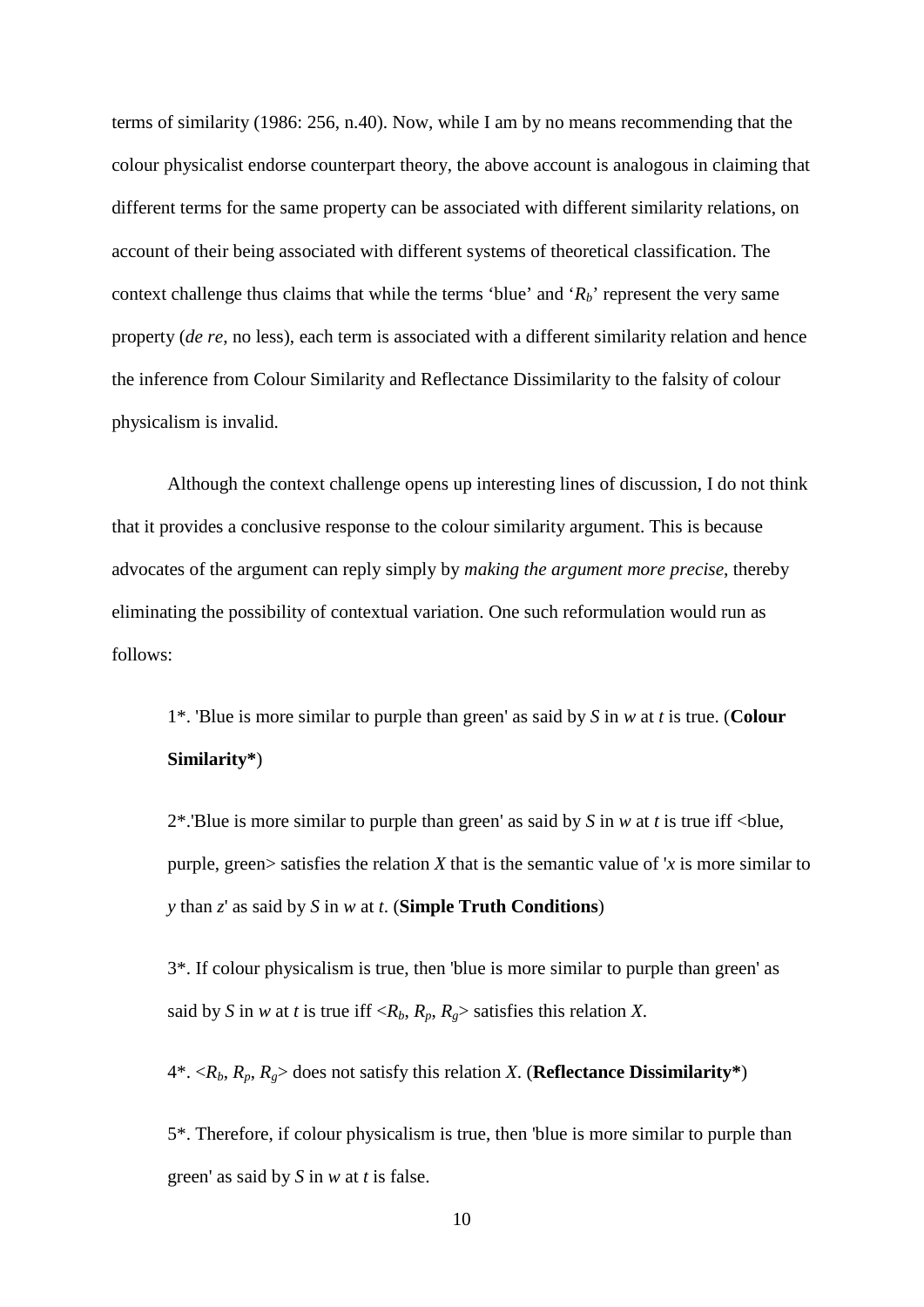$6*$ . Therefore, colour physicalism is false.<sup>[9](#page-11-0)</sup>

By stipulating a univocal interpretation of the similarity relation, this formulation of the similarity argument seemingly eliminates the risk of contextual variation. This comes at the cost of a degree of artificiality arising from the metalinguistic ascent, but this nonetheless seems like the right way for my opponent to go. Despite the availability of this reply, the context challenge brings to light two important interim conclusions. First, the standard Leibniz's Law formulation of the colour similarity argument is inadequate and should be avoided due to its failure to control for contextual variations in the similarity relation. Second, and more generally, all parties to this debate need to be far more cautious and precise when making claims about colour similarity. The similarity relation is a slippery customer and needs to be handled with care.

#### **3. The Experiential Response**

-

What options does this leave the colour physicalist? Denying Colour Similarity\* presumably should be a last resort. As noted above, one of the main attractions of colour physicalism is its thoroughgoing realism about the colours, and it would be a huge disappointment if the view could only be sustained by adopting an error theory about colour similarity claims (and likewise for other aspects of colour structure). A more promising strategy would be to deny Simple Truth Conditions. The popular *experiential response*, for example, claims that ordinary colour similarity claims are not made true by similarities among the colours after all, but rather by similarities among our *visual experiences* of colour; more precisely, by similarities among the *phenomenal characters* of these experiences.<sup>[10](#page-11-1)</sup> Taking the value of

<span id="page-11-0"></span> $9$  This formulation of the argument is essentially the same as that presented by Pautz (2006: 540). Thanks to an anonymous referee for stressing the need to restructure the argument in this way.

<span id="page-11-1"></span><sup>10</sup> Shoemaker (1991), Lewis (1997: 339-340), McLaughlin (2003), Cohen (2003, 2009).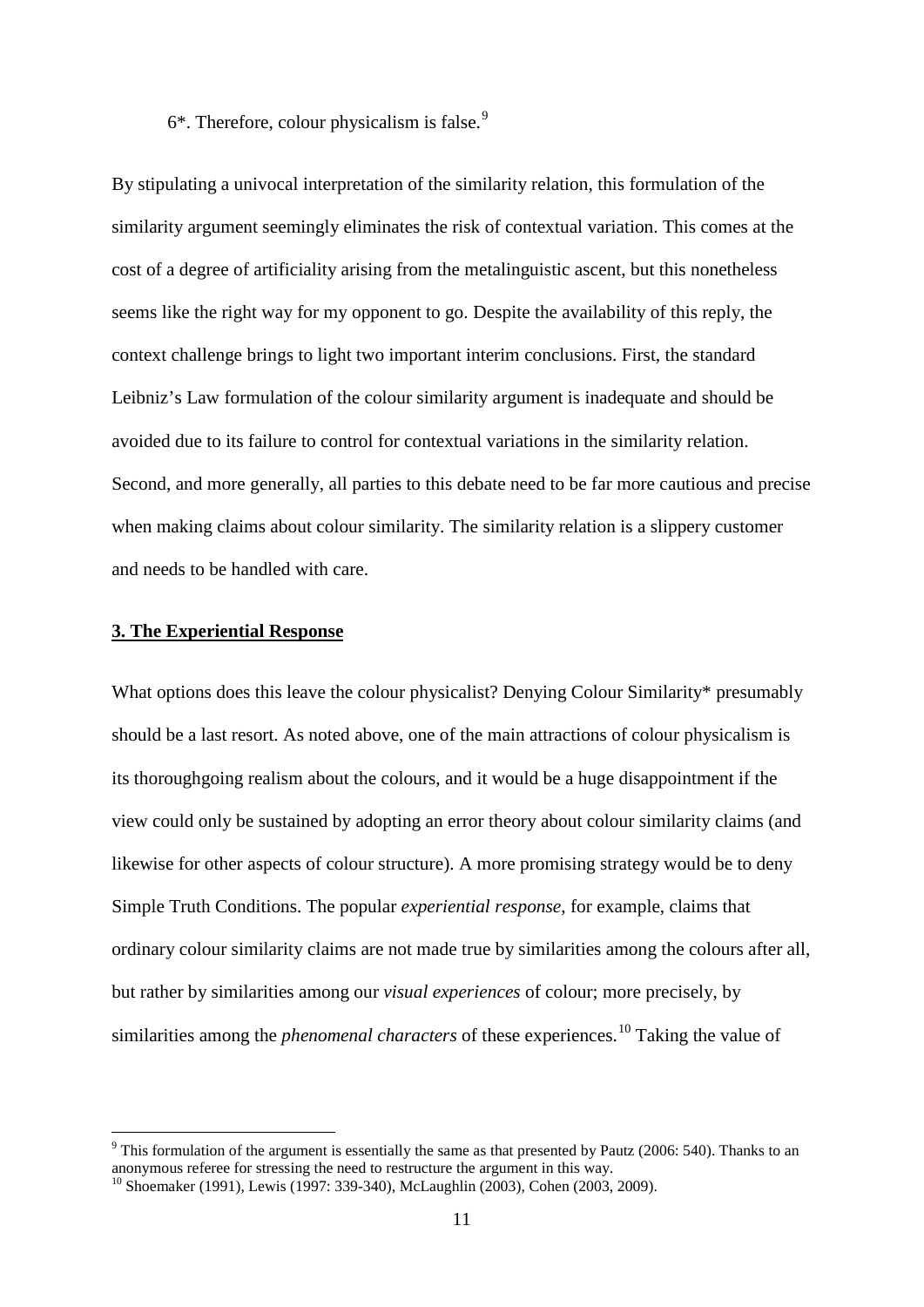$E(x)$  to be the type of phenomenal character of experiences typically caused by x, premise  $2^*$ is replaced by the following:

2\*\*. 'Blue is more similar to purple than green' as said by *S* in *w* at *t* is true iff  $\leq$ E(blue), E(purple), E(green) satisfies the relation *X* that is the semantic value of the relation '*x* is more similar to *y* than *z*' as said by *S* in *w* at *t*.

And in place of premises 3\* and 4\* we now have,

3\*\*. If colour physicalism is true, then 'blue is more similar to purple than green' as said by *S* in *w* at *t* is true iff  $\langle E(R_h), E(R_n), E(R_g) \rangle$  satisfies this relation *X*.

??  $4^{**}$ .  $\langle E(R_h), E(R_n), E(R_\sigma) \rangle$  does not satisfy this relation *X*.

The colour similarity argument now can be easily defused, for 4\*\* seems quite implausible. Whereas the reflectance curves for  $R_b$ ,  $R_p$ , and  $R_g$  suggest that these properties do not stand in the same similarity relations as blue, purple, and green, there is no good reason to deny that the *phenomenal characters*  $E(R_b)$ ,  $E(R_a)$ , and  $E(R_a)$  bear the right similarities.

The experiential response has significant appeal. First, it avoids an error theory about colour similarity claims, preserving the truth of our ordinary thought and talk about the colours. Second, the response captures the extremely plausible thought that colour similarities (and other aspects of colour structure such as uniqueness of hue) surely depend *in some sense* on the nature of our visual systems.<sup>[11](#page-12-0)</sup> According to the experiential response, the dependence is *metaphysical* or *constitutive*: on this view, despite superficial linguistic appearances to the contrary, colour similarity facts *just are* facts about the qualitative characters of our visual experiences of colour. As Pautz (2006: 554) usefully notes, the experiential response thus

<u>.</u>

<span id="page-12-0"></span> $11$  Shoemaker (2003: 256).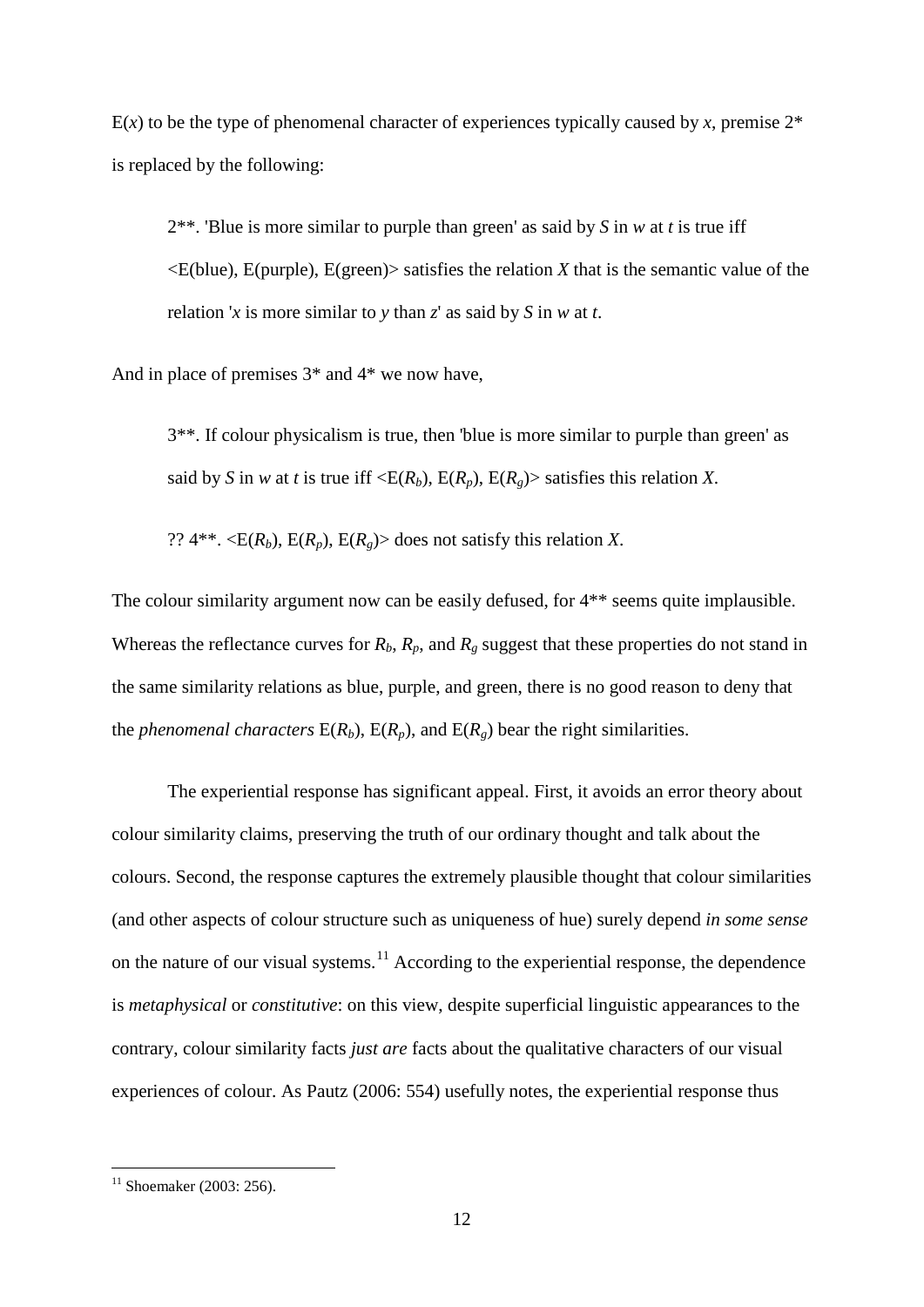couples a physicalist or subject-independent account of first-order colour properties with a dispositionalist or subject-dependent account of second-order facts about colour structure.

For all its promise, however, the experiential response has extremely unattractive epistemic, linguistic, and metaphysical consequences. First, the response presents an unappealing view of the epistemology of colour structure facts. The fact that blue is more similar to purple than green seems to be a paradigmatic example of something that we learn by visually perceiving – *visually representing*, or *being visually presented with* – the colours. According to the experiential response, however, this fact actually must be learned by introspecting and attending to the qualitative character of our visual experiences of colour, rather than the colour properties themselves. Second, by denying Simple Truth Conditions the experiential response implies that ordinary language colour similarity claims do not predicate relations among the colours, as we pretheoretically think that they do, but rather as holding among our *experiences* of the colours. As Pautz (2006: 541) notes, on this view 'the claims in question do not really say what they seem to say'. A third and related metaphysical worry is that the experiential response thus seems to locate colour similarity facts in the wrong place.<sup>[12](#page-13-0)</sup> Byrne (2003: 645) expresses this concern as follows,

Intuitively, [the experiential response] gets things the wrong way round. If we have opinions at all about salient similarities... holding between our colour experiences, that is surely because we take such similarities to be induced by the apparent similarities between the colours. Why is the experience as of a teal object similar to the experience as of a turquoise object? Because teal is similar to turquoise.

<u>.</u>

<span id="page-13-0"></span> $12$  Lewis (1997: 330) seems happy to bite this bullet, remarking that 'we might have had an offhand opinion that these relations originated as relations among surface properties. If so, we were wrong.'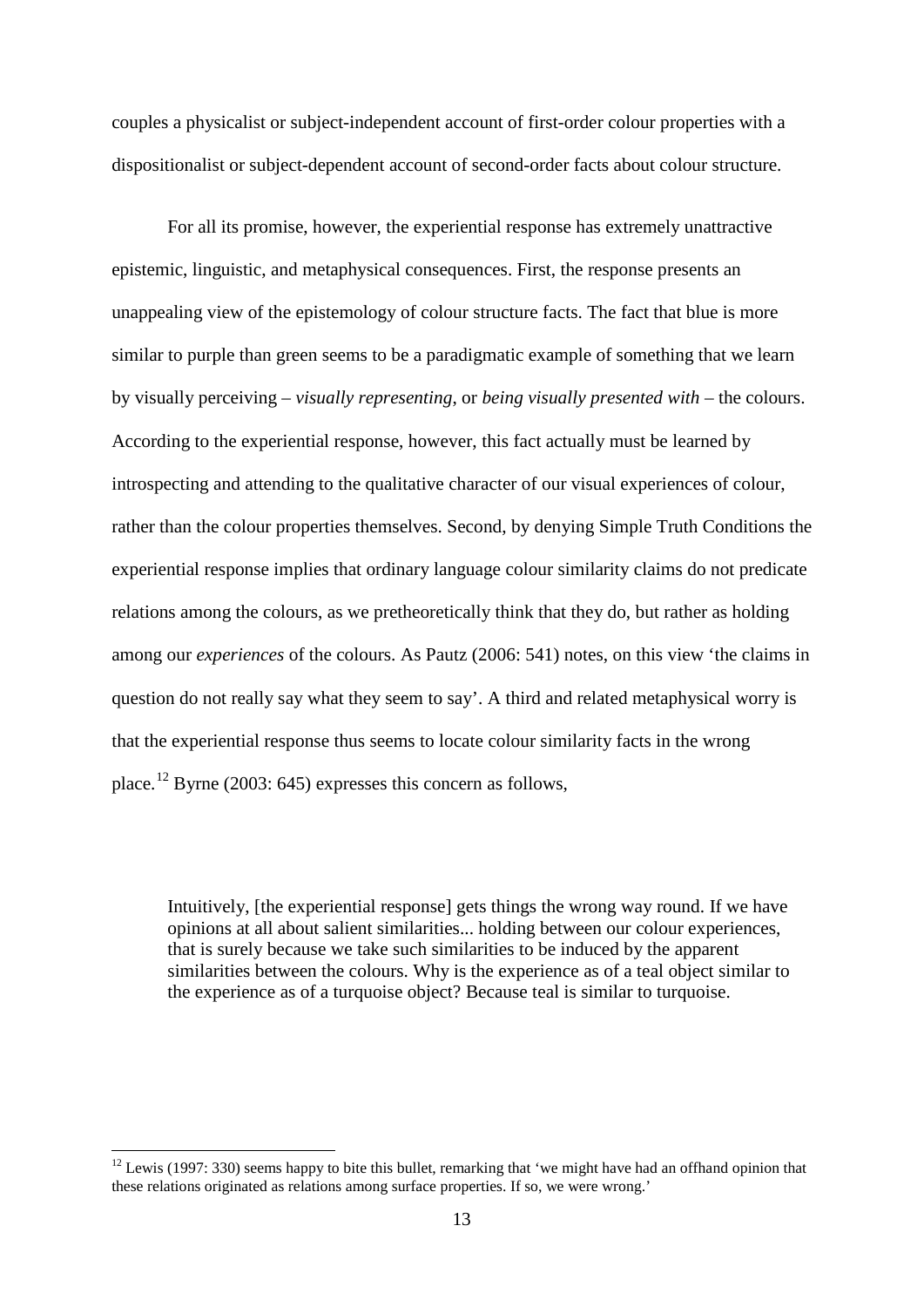The experiential response thus fails to respect the plausible physicalist *supervenience thesis* that there could be no difference in colour similarities without a difference in the underlying physical nature of the colours themselves. Taken together, these issues spell serious trouble for the experiential response and another strategy therefore is required.

#### **4. The Inscrutability of Colour Similarity**

-

The last remaining option for the colour physicalist is to deny Reflectance Dissimilarity\*, the claim that the reflectances  $R_b$ ,  $R_p$ , and  $R_g$  do not stand in the 'right' similarity relation *X*, whatever exactly that might be.<sup>[13](#page-14-0)</sup> There are two approaches that one could take in denying this premise. The first, *direct*, approach would be to propose some specific interpretation of *X* such that a) *X* is a plausible candidate for the semantic value of 'similar' in the mouths of ordinary folk when they make colour similarity claims, and b) *X* is evidently satisfied by  $\langle R_h, R_h \rangle$  $R_p$ ,  $R_p$ . Colour physicalists have been united in their scepticism about the prospects for this direct approach. Byrne and Hilbert (2003: 13) observe that 'there does not seem to be an obvious respect in which the ['blue'] reflectance-type is more similar to the ['purple' type] than it is to the ['green' type]', and Byrne (2003: 648) goes so far as to conclude that 'we can be completely confident that any plausible physicalist candidates for the colours do *not* stand in the required genuine similarity relations'.

The prospects for denying Reflectance Dissimilarity\* might therefore seem rather bleak. This is to overlook a second, *indirect*, approach, however, which is to question the *motivation* for Reflectance Dissimilarity\* provided by advocates of the colour similarity argument. As with Reflectance Dissimilarity, Reflectance Dissimilarity\* is motivated by the

<span id="page-14-0"></span><sup>&</sup>lt;sup>13</sup> There might initially seem to be some tension between this response and the context challenge explored above. Whereas the context challenge granted the truth of both Colour Similarity and Reflectance Dissimilarity, the response now under consideration involves *denying* Reflectance Dissimilarity\*. There is in fact no formal tension here, however, because the whole point of the context challenge was that Reflectance Dissimilarity and Colour Similarity involved different similarity relations, and that Reflectance Dissimilarity thus did not have the truth conditions specified in Reflectance Dissimilarity\*.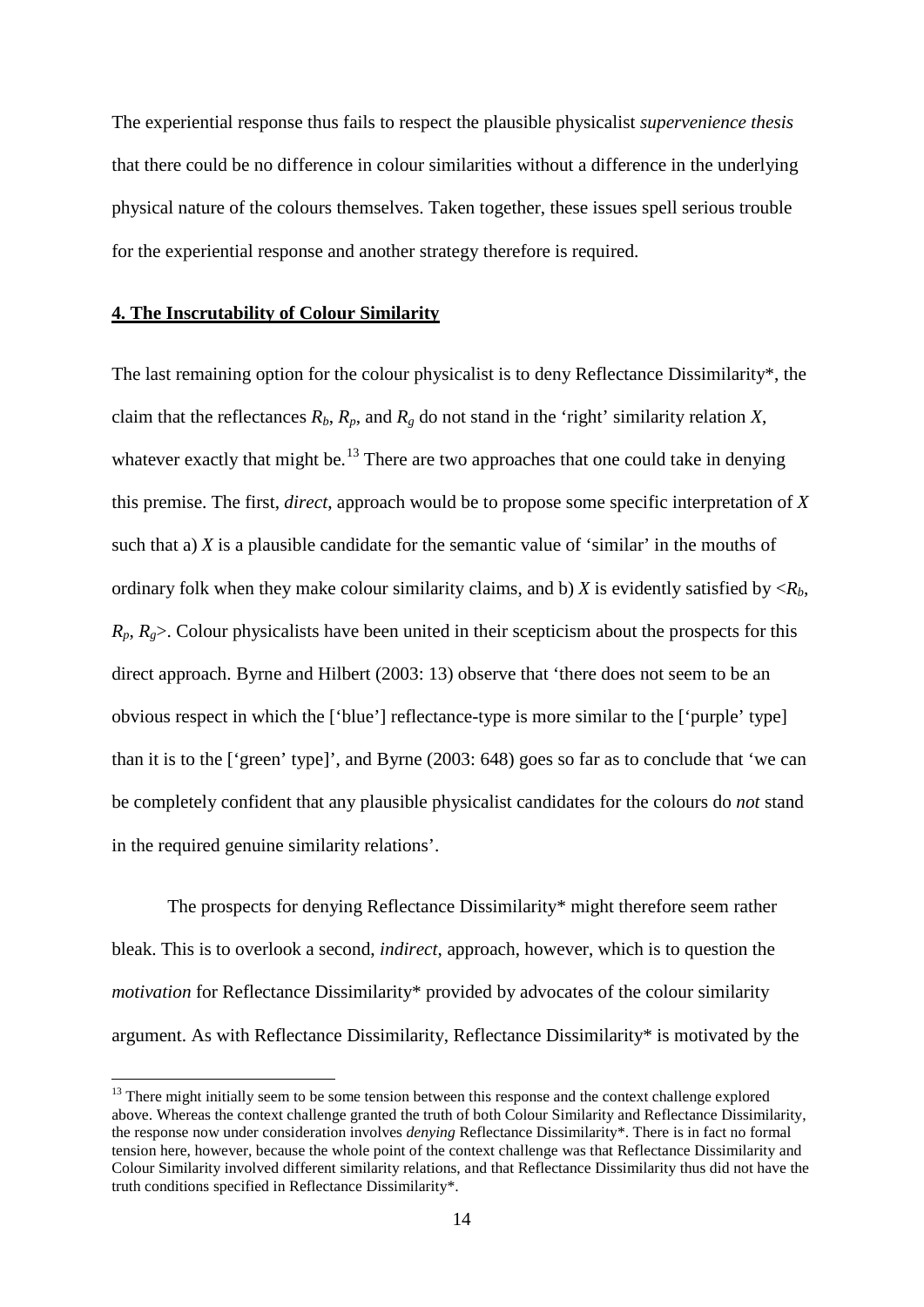observation that when we examine standard scientific representations of the reflectances  $R_b$ ,  $R_p$ , and  $R_g$  such as the reflectance spectra presented in Figure 1, there does not seem to be any obvious sense in which  $R_b$  is more similar to  $R_p$  than  $R_g$ . Given what we know about reflectances from optics – and let's just suppose that this includes everything that could possibly be relevant to understanding the physical nature of these properties – we simply have no reason to think that  $R_b$ ,  $R_p$ , and  $R_g$  stand in the required similarity relation.

It is crucial to note, however, that this observation only provides compelling reason to accept Reflectance Dissimilarity\* if we assume that if colour physicalism *were* true, then the colour similarities that are evident in ordinary visual perception *also* should be evident under standard scientific representations of the corresponding reflectance-types. In other words, Reflectance Dissimilarity\* depends for its cogency on the following *scrutability thesis*:

**Scrutability:** If colour physicalism is true, then if blue is more similar to purple than green, then it should be possible to acquire knowledge that  $R_b$  is more similar to  $R_p$ than *Rg* under standard physical presentations or descriptions of these reflectances.

The role of this scrutability assumption in the colour similarity argument is highlighted by Byrne (2003: 642, fn. 5),  $^{14}$  $^{14}$  $^{14}$ 

The argument from similarity assumes that if physicalism about colour is true, then any genuine respects of similarity between the colours will be evident at the level of the canonical physical description of those properties. Absent this assumption, the failure of colour science to find the appropriate genuine respects of similarity would not show that such respects did not exist, thus blocking the argument.

<span id="page-15-0"></span> $14$  Strictly speaking, Byrne (2003) is discussing an epistemological version of the argument, but his point also applies here given that the stated motivation for Reflectance Dissimilarity\* clearly depends on the assumption that colour similarities ought to be evident at the level of physical descriptions of reflectance properties.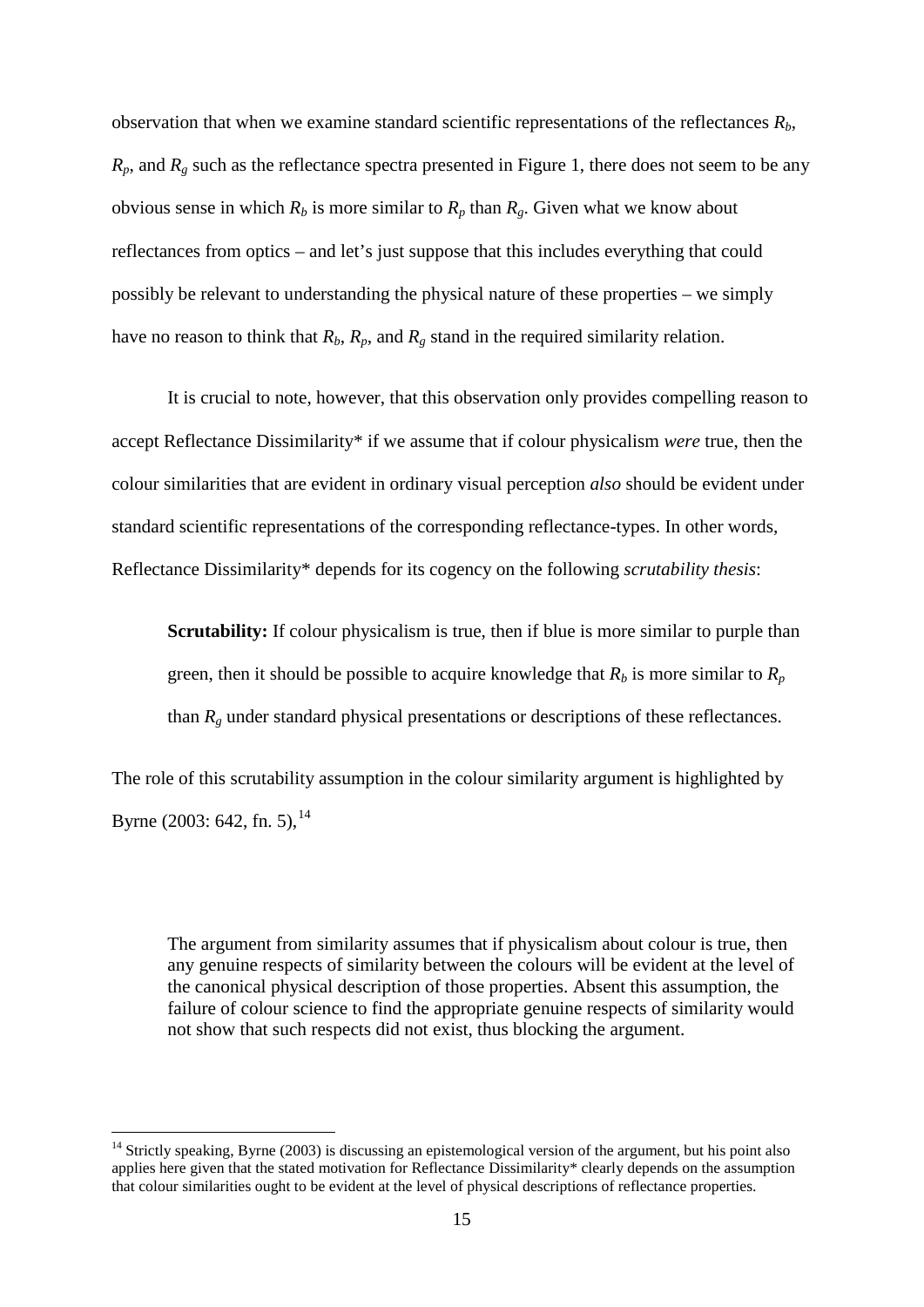To put this point another way, the argument rests on the assumption that endorsing colour physicalism requires facts about colour similarities to be *physical facts*, that is, facts that would be evident to anyone provided only with the descriptive and explanatory resources of the relevant reducing theory, which in this case would be optics. As Byrne notes, without this assumption, the fact that it is not immediately evident from their reflectance spectra that  $R_b$  is more similar to  $R_p$  than  $R_g$  would not decisively establish that this similarity did not in fact obtain, thus undercutting the desired support for Reflectance Dissimilarity\*.

To be clear, then, my proposal is that the colour physicalist should reject Scrutability, thus taking an indirect approach to resisting Reflectance Dissimilarity\*. Let's call this the *inscrutability response*. The claim is that, contrary to initial appearances, the reflectancetypes  $R_b$ ,  $R_p$ , and  $R_g$  do in fact stand in the same similarity relations as blue, purple, and green, and that Reflectance Dissimilarity\* therefore is false. The reason why Reflectance Dissimilarity\* *seems* true is that these similarities are not scrutable from standard, canonical, scientific presentations of reflectances such as their reflectance spectra.<sup>[15](#page-16-0)</sup> Quite reassuringly, the inscrutability response thus explains the unavailability of the direct approach to denying Reflectance Dissimilarity\*. It is precisely because of the inscrutability of colour similarity that it is, in the end, futile to expect a direct or explicit account in physical terms as to how ' $R_b$  is more similar to  $R_p$  than  $R_g$ ' comes out true on the colour physicalist's view.

It is perhaps helpful to think of the inscrutability response as the epistemic analogue of the context challenge. The context challenge held that attributions of similarities among the colours can be true as interpreted in ordinary linguistic contexts (as in Colour Similarity) and false as interpreted in reductive scientific contexts (as in Reflectance Dissimilarity). Somewhat analogously, the inscrutability response claims that some facts about colour

<u>.</u>

<span id="page-16-0"></span> $15$  For recent discussion of a wide range of scrutability theses and their relationship to physicalism, see Chalmers (2012). Unfortunately, limitations of space dictate that I cannot engage with Chalmers' work on this topic here.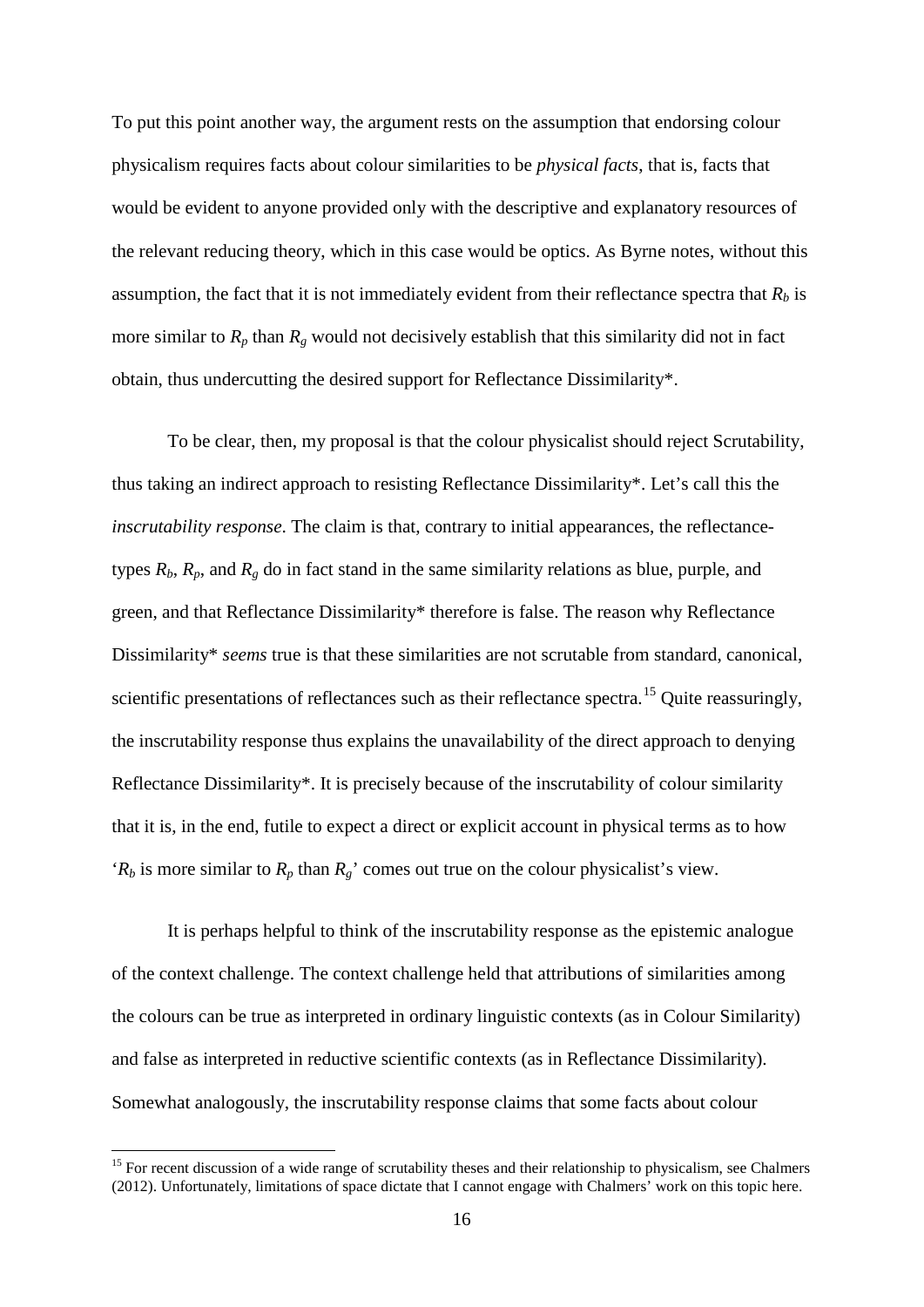similarity are knowable or evident in some epistemic contexts (exercising our ordinary colour vision capacities would be a paradigm example, but presumably we can also come to know such facts via reliable testimony, graphical representations of the colour space, and so on), but not knowable in other epistemic contexts (examining theoretical descriptions of reflectances in optics being the crucial case in point).

In what follows, I shall motivate and develop the inscrutability response first by considering some parallel moves that have been made in response to the mind-body problem, and then by examining some cases from chemistry and biochemistry in which related scrutability theses fail to hold. These philosophical and empirical precedents should, in the end, demonstrate both the viability and attractiveness of the inscrutability response as a defence against the colour similarity argument.

#### **5. The Mind-Body Problem**

In order to provide some context and motivation for the inscrutability response, I want to highlight an analogous physicalist solution to the *mind-body problem*. A common way to think about the mind-body problem is as presenting an *explanatory gap* between mind and body, the mental and the physical. Very roughly the thought is that there is something so peculiarly subjective or first-personal about phenomenal consciousness that it seems that one could never provide a fully adequate account or explanation of the distinctive nature of conscious states within a purportedly objective or third-personal scientific theory of the brain. One of the most vivid illustrations of this putative gap is provided by Jackson's (1986) knowledge argument. As I assume will be familiar, Mary is assumed to have encyclopaedic knowledge of neuroscience, in particular the neural facts concerning the visual processing of colour. For all her neuroscientific knowledge, however, Mary in her black and white room seemingly lacks any knowledge as to the *phenomenal character* of visual experiences as of

17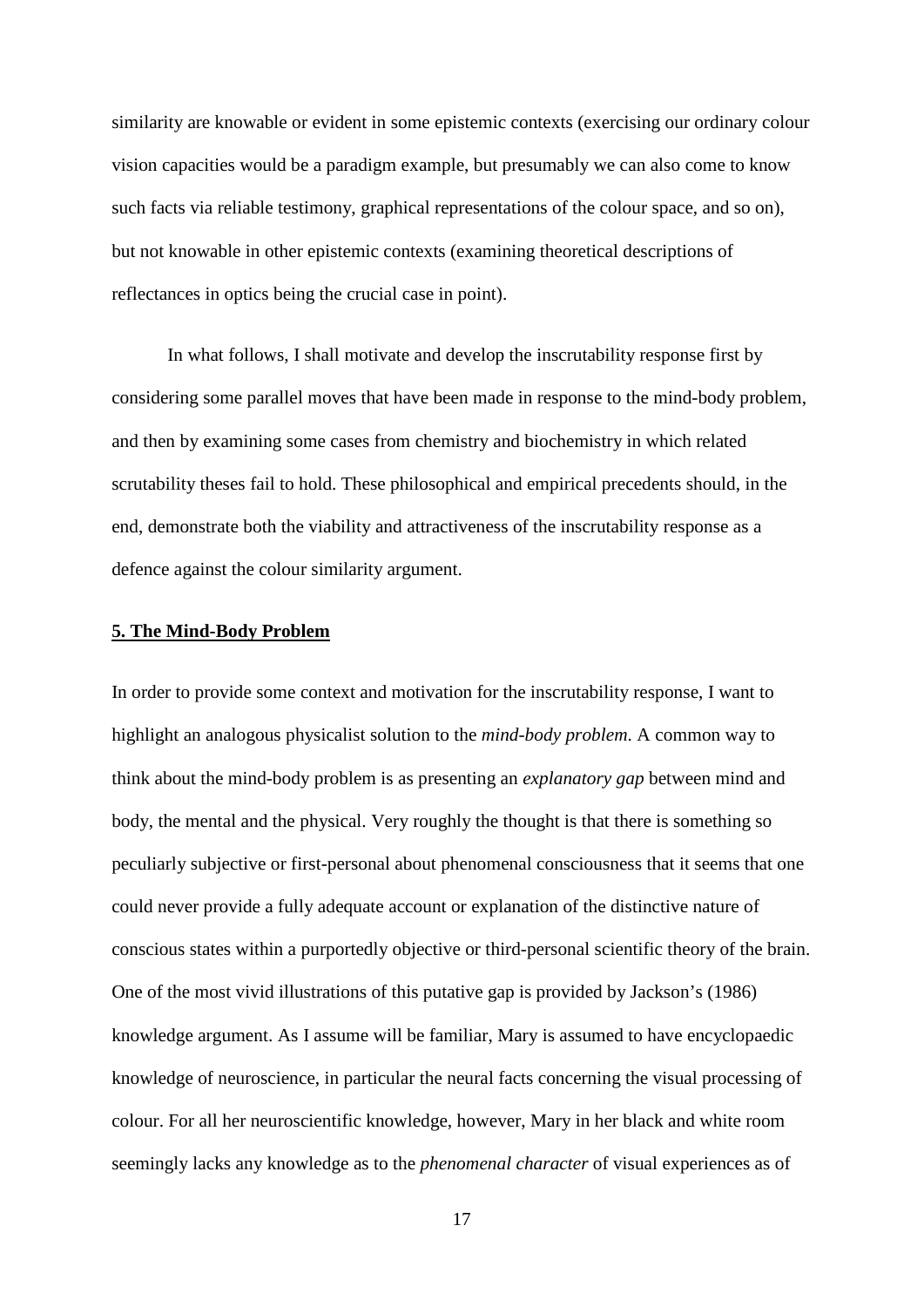red: when Mary leaves her room and sees red for the first time, it seems intuitive (to many) to think that she learns a new fact concerning the qualitative nature of her colour experience, that is, concerning *what it's like* to undergo an experience as of red. Given that *ex hypothesi*  Mary already has knowledge of all the relevant physical facts concerning visual processing, it is supposed to follow that the fact that Mary learns regarding her experience as of red is a non-physical fact.

As is widely recognised, the anti-physicalist conclusion of the knowledge argument only follows given an assumption about the scrutability of mental facts from physical facts. To be clear, the assumption is that if physicalism about the mental *were* true, then Mary *would* be able to acquire the relevant piece of psychological knowledge in her black and white room, equipped only with her knowledge of neuroscientific facts, plus her apriori deductive capacities. In the jargon, those that accept this scrutability assumption but deny the conclusion of the knowledge argument are known as *type-A physicalists*. One popular type-A strategy is to argue that when Mary leaves her black and white room, she does not gain a new piece of factual knowledge after all, but rather a new *ability*. [16](#page-18-0) Others have responded to the knowledge argument by denying the scrutability assumption, yielding what is known as *type-B* physicalism. Type-B physicalists claim that while there is an intimate *metaphysical* relation between mind and body – as it might be, type-identity – there nonetheless exist genuine *epistemic* barriers to acquiring knowledge about the nature of mental state types given only the explanatory resources of physical theories. According to type-B physicalism, upon leaving her black and white room, Mary does acquire new knowledge regarding what it is like to see red, but this knowledge nonetheless concerns some more or less complex

<u>.</u>

<span id="page-18-0"></span><sup>&</sup>lt;sup>16</sup> Lewis (1988).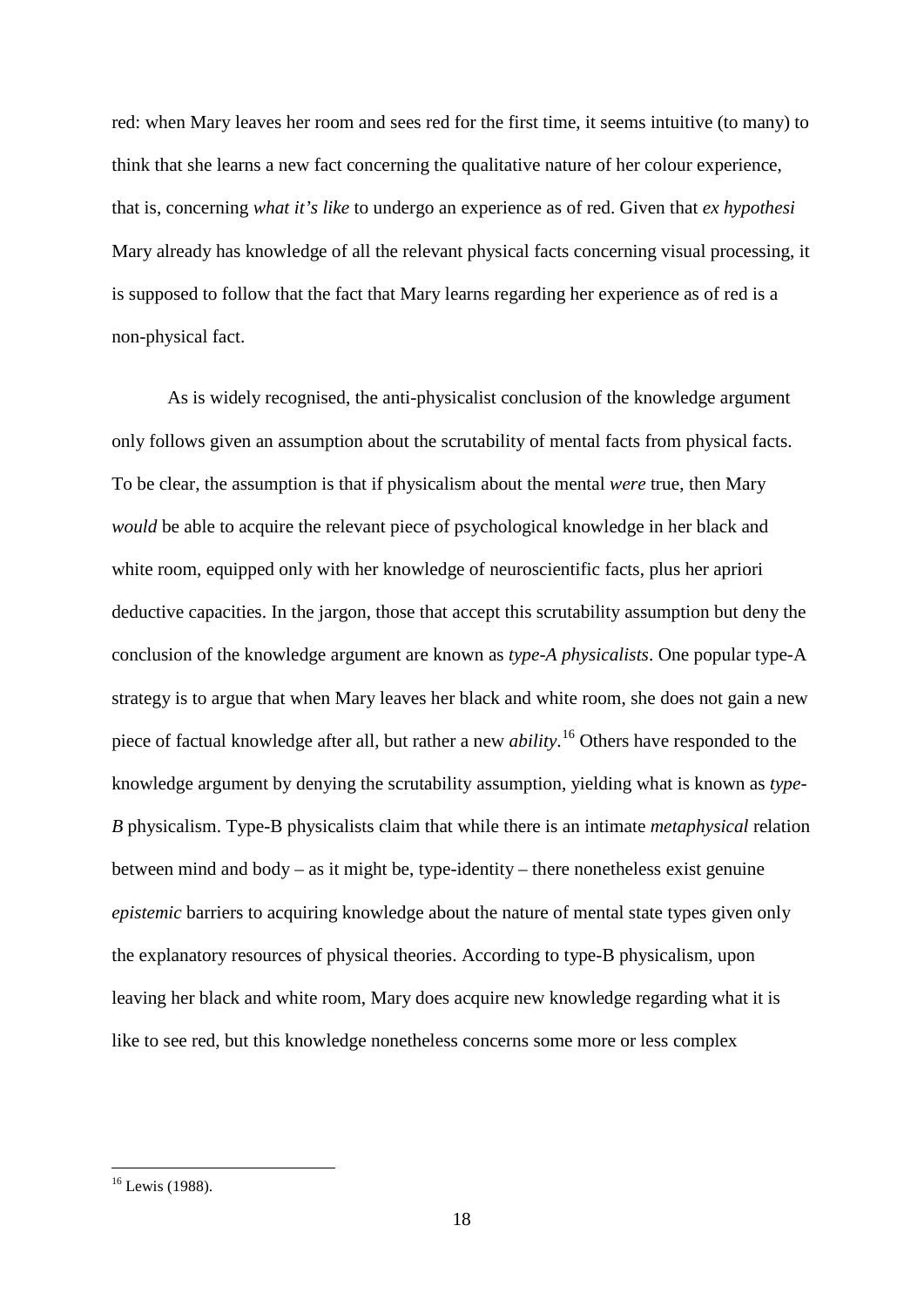neuroscientific fact. As the saying goes, Mary learns an old fact, but in a new way, or under some new mode of presentation.<sup>[17](#page-19-0)</sup>

There are important but perhaps underappreciated parallels between the mind-body problem and the colour similarity argument. Just as the mind-body problem presents a *subjective* explanatory gap between qualitative features of conscious experience and physical features of brain states, so the colour similarity argument presents what Shoemaker (2003: 254) calls an *objective* explanatory gap between features of the world that are presented or represented in visual experience and features of the world attributed by our best physical theories,

[The] objective explanatory gap problem... is in some ways more fundamental and certainly of much greater antiquity [than the subjective explanatory gap problem]. This is the problem of how colours, given their perceived nature, can be, or be realized in, physical properties of things, given what we know about these physical properties. This is a central case of the problem Wilfrid Sellars raised by asking how, if at all, we can reconcile the "manifest image," embodied in the common sense view of the world and our ordinary experience of it, with the "scientific image."

Shoemaker (2003: 257-258) continues,

A central part of the objective explanatory gap problem is explaining how it is that what are physically very diverse properties can be realisers of the same shade of colour, and, more generally, how it is that physical properties can have a similarity ordering, qua colour realisers, that bears no apparent relation to any similarity relations that would seem salient to someone who was taxonomising them simply as physical properties.

<span id="page-19-0"></span> $17$  For an example of such a view, see Loar (1997). See Chalmers (2002) for a detailed taxonomy of the different varieties of physicalism. <u>.</u>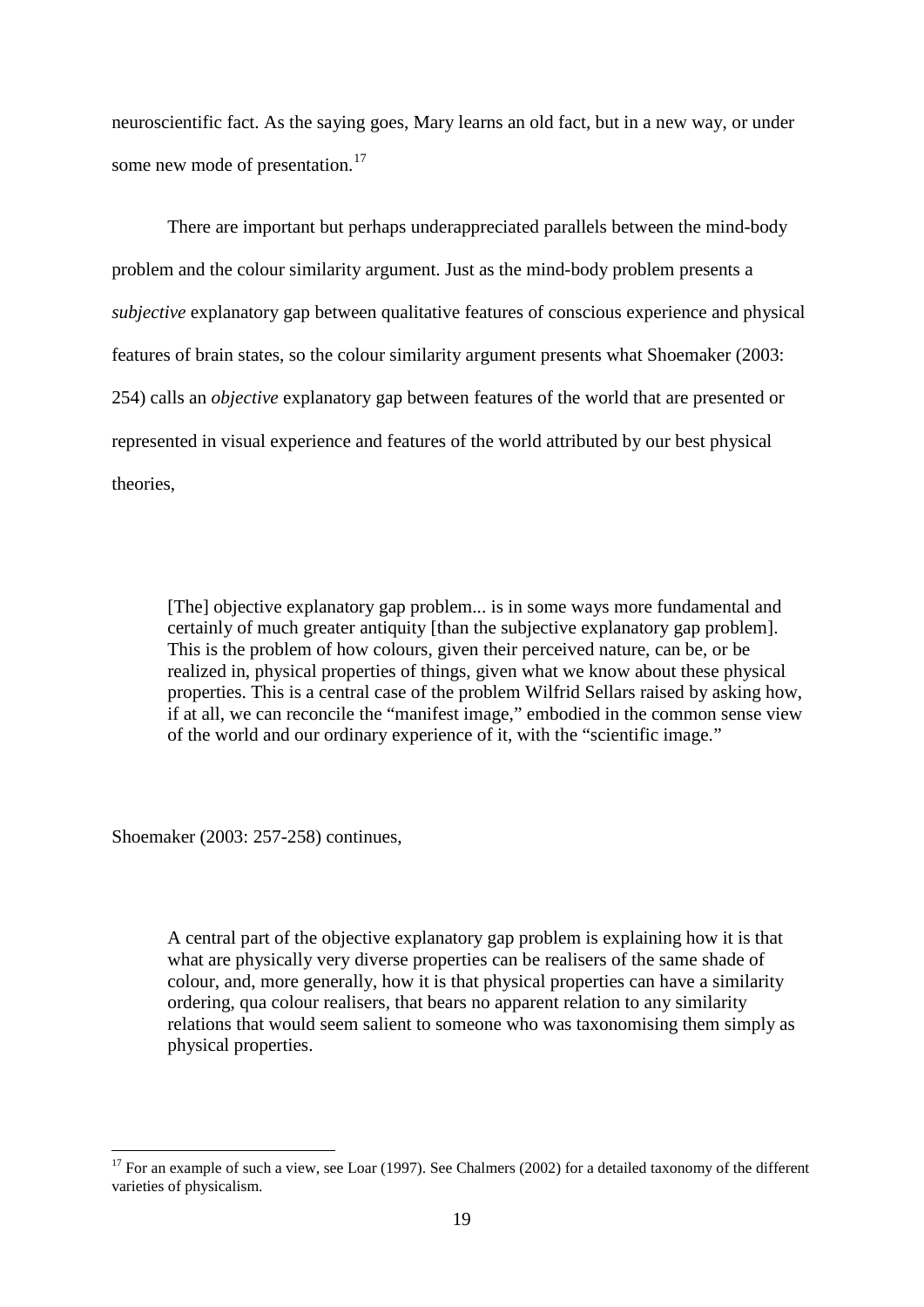Johnston (1996: 226) draws a similar comparison,

It is no easier to make intelligible how the colour properties as we represent them could be constituted by reflectance profiles then it is to make intelligible how the property of being in pain could be constituted by the property of having one's C-fibres firing. The [colour physicalist's] account leaves us with a variant of the mind-body problem at the surfaces of objects.

As does Kalderon (2007: 595-96),

The problem of the manifest [i.e. the objective explanatory gap] and the mind-body problem are structurally parallel... just as the limitations of what could be known solely on the basis of our knowledge of the material world can pose the problem of the manifest, so too can these limitations pose the mind-body problem.

In much the same way as the subjective explanatory gap generates problems for physicalist views of the metaphysics of mind, so the objective explanatory gap presents the deepest puzzle for physicalist views of colour ontology. How *could* the mind be purely physical in nature, given that even complete knowledge of neuroscience seemingly would fail to provide us with knowledge of the qualitative character of ordinary conscious experience? How *could* the colours be physical properties such as surface reflectances, given that our best scientific accounts of these properties completely fail to account for the characteristic patterns of similarity and dissimilarity that we perceive among the colours?

As we have seen, the knowledge argument rests on an assumption about the scrutability of the mental from the physical, and the colour similarity argument likewise depends for its cogency on an assumption about the scrutability of colour similarity facts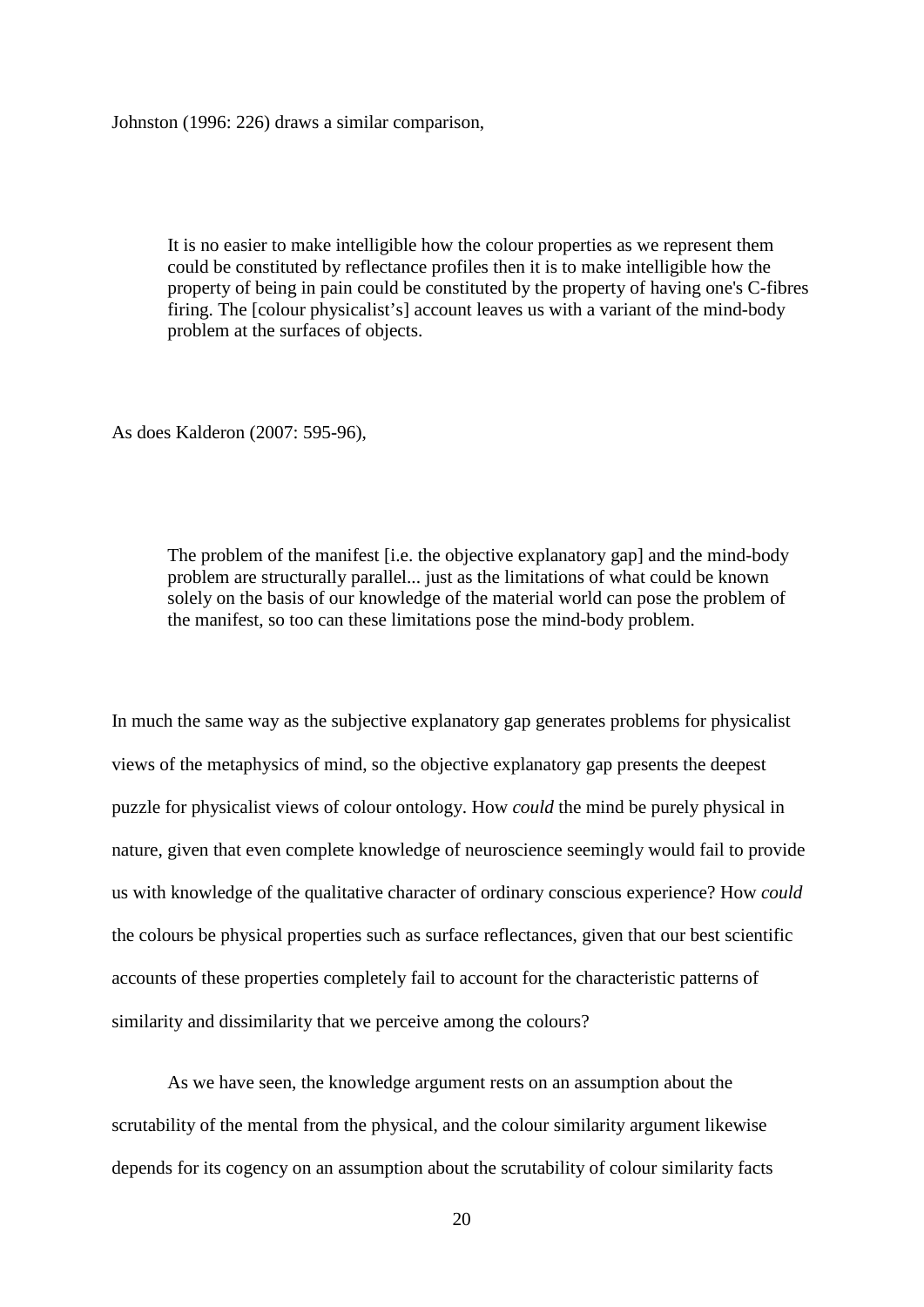from physical reflectance facts. If you like, Scrutability implies that if colour physicalism *were* true, then Mary should be able to acquire knowledge of all facts about colour structure equipped only with knowledge of the facts about reflectances that one can garner from optics, plus her apriori deductive capacities. Extending the terminology introduced above, colour physicalists who accept Scrutability can be termed *type-A colour physicalists* and those who deny it *type-B colour physicalists*. In its starkest form, then, my proposal is that colour physicalists should be type-B rather than type-A. Like their mind-body cousins, type-B colour physicalists hold that while there is an intimate *metaphysical* relation between the colours and the reflectances – as it happens, type-identity – there nonetheless exist genuine *epistemic* barriers to acquiring knowledge about the structural features of colour properties given only the descriptive, representational, and explanatory resources of optics. On this view, when Mary visually perceives *blue*, *purple*, and *green*, she is able to acquire knowledge regarding their comparative similarities that could not be acquired given even a complete knowledge of optics. The knowledge that Mary acquires nonetheless concerns some more or less complex physical fact. To coin a saying, in perceiving these colours for the first time, Mary would learn an old fact about their comparative similarities, but in a new way, or under some new mode of presentation.

Type-B colour physicalism implies that there exist genuine physical facts regarding colour similarities that are not evident under standard physical representations of these properties. One might wonder, however, whether structural facts about reflectance properties that cannot be learned by consulting optics truly deserve the title 'physical'. This issue forms the basis for an objection to the inscrutability response, pressed by Byrne (2003: 642, fn. 5.) as follows,

21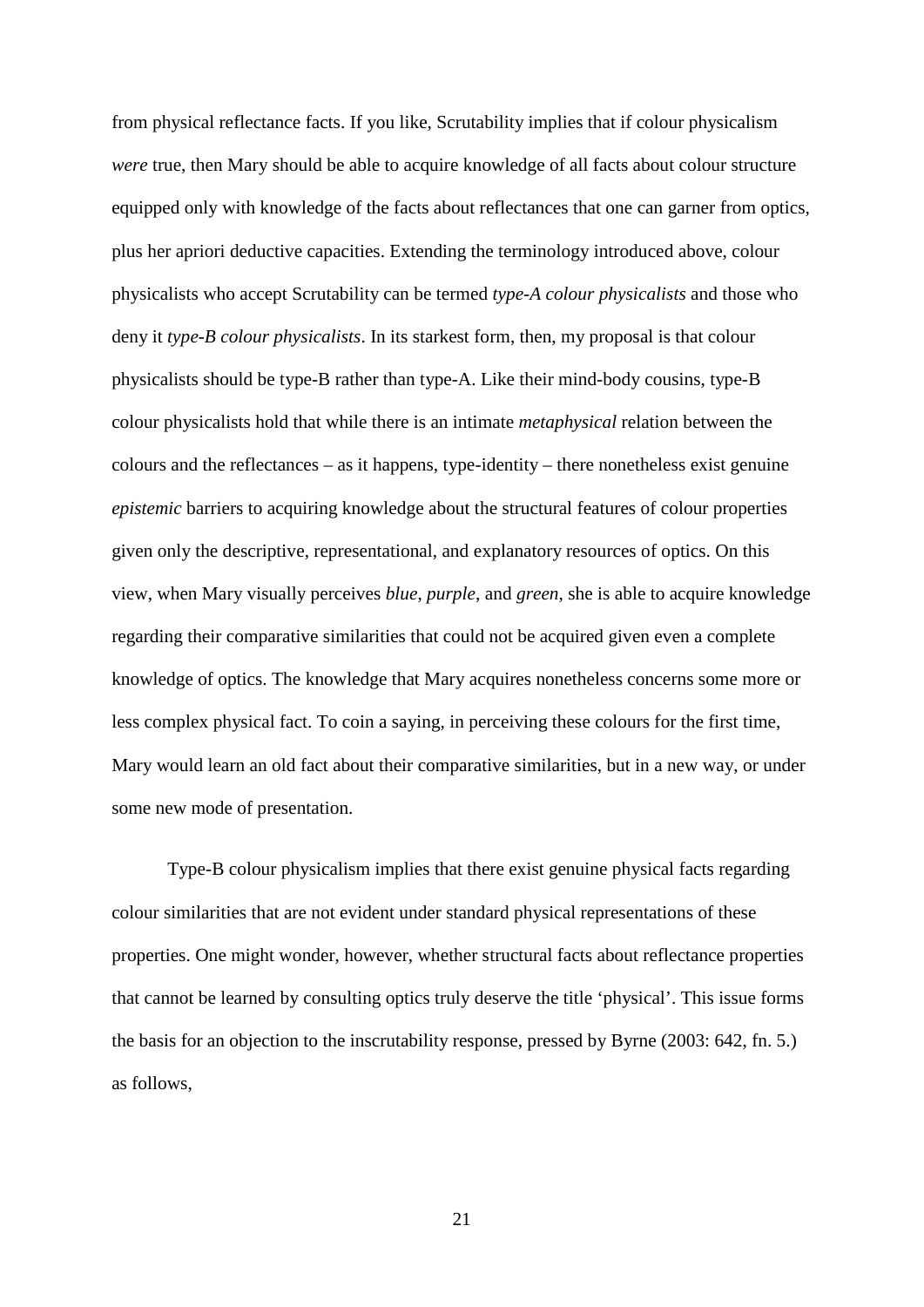So the physicalist might reply by denying [Scrutability]. He might say that, although colours are physical properties, some genuine respects of similarity between them can only be detected by vision. Put another way, although the colours do not stand in the intuitive genuine similarity relations *qua* physical properties, they do stand in these relations *qua* visible properties. Thus, according to this reply, there is a sense in which the nature of certain physical properties is not wholly physical, and so the view is more a kind of dual aspect theory than full-blooded physicalism. For this reason, I shall not explore this reply further.

Summarising somewhat, Byrne's objection is that by denying Scrutability, the colour physicalist would surrender any claim to being a genuinely reductive theory, and would thereby find herself in the mire of a dualist theory of colour structure.<sup>[18](#page-22-0)</sup>

In evaluating this objection, we should note that the charge of closet property dualism can also be levelled against type-B physicalism about the mental. The type-B response to the knowledge argument is that upon leaving her black and white room, Mary learns an old physical fact about brain processing, but in a new way, or under some new mode of presentation. One might object, however, that having a new *way of knowing*, or some new *mode of presentation* of a fact, surely implies the existence of some new *property* that is being presented. As Block (2007: 6) puts it, the worry then is that 'when [Mary] acquires a subjective concept of the property that she used to have only an objective concept of, *a new unreduced subjective property* is required to "pin down" the old objective property.' The details of this debate are well beyond the scope of this paper. The point of the comparison, however, is to establish a sort of *good company* response to Byrne's objection. In the fullness of time, the type-B colour physicalist can adapt and apply strategies already developed by type-B mental physicalists in responding to this issue, and to that extent I believe can be confident of mounting a defence against the property dualism objection.<sup>[19](#page-22-1)</sup>

<u>.</u>

<sup>&</sup>lt;sup>18</sup> Thanks to Alex Byrne for confirming the accuracy of this interpretation in personal correspondence.

<span id="page-22-1"></span><span id="page-22-0"></span><sup>&</sup>lt;sup>19</sup> See Block (2007) for relevant discussion and White (2007) for objections.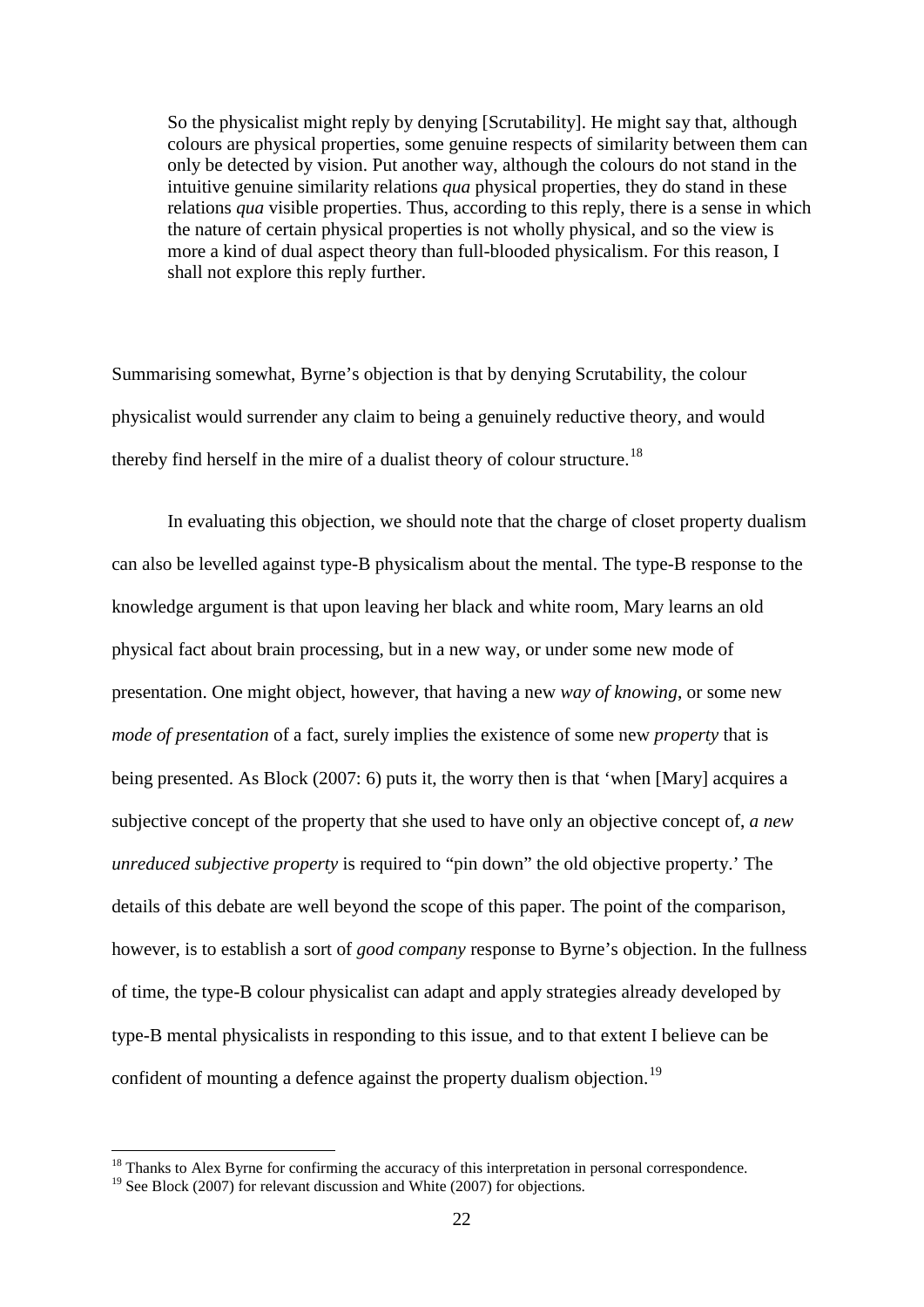Having presented some initial context and motivation for the inscrutability response, we can now fully appreciate the benefits of the view by comparing it with the experiential response. Rather satisfyingly, the inscrutability response retains all of the advantages of the experiential response while avoiding the problems that led to its demise. Like the experiential response, the inscrutability response allows us to retain commonsense objective realism about the colours and thus avoids a perceptual error theory. Somewhat interestingly, the inscrutability response also allows us to respect the plausible thought that facts about colour structure surely depend *in some sense* on the nature of our visual systems. Whereas the experiential view took this dependence to be metaphysical or constitutive, the inscrutability response posits a specific and limited sort of *epistemic* dependence. On this view, there exist some structural facts about the colours that, although not evident under physical theoretical descriptions of these properties, are nonetheless evident or knowable on the basis of ordinary visual perception of colour. The inscrutability response also avoids the three major problems for the experiential response noted above. On the epistemic front, the inscrutability response holds that our knowledge of facts about colour structure derives primarily from our visual perception of the colours themselves, and not from introspection on the character of our visual experiences, exactly as one should expect. On the linguistic front, the inscrutability response retains Simple Truth Conditions and thus respects our commonsense view of the content of colour similarity claims. On the metaphysical front, the inscrutability response situates second-order structural and relational features of the colours as mind- and responseindependent features of the surfaces of objects, exactly as they intuitively seem to be. What more could one ask for?

### **6. Chemistry, Biochemistry, and the Presentation Sensitivity of Knowledge**

23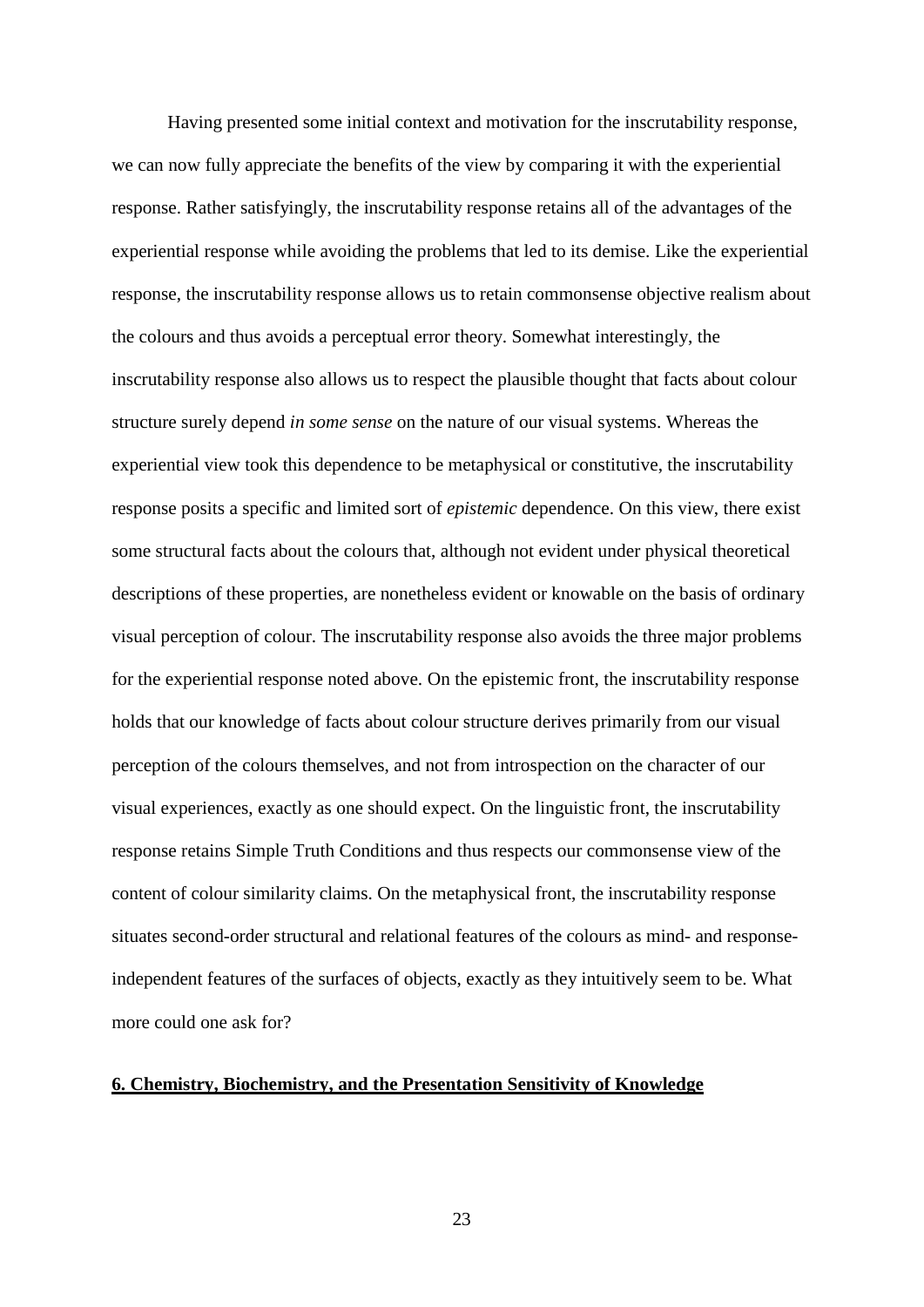In this final section, I shall present some additional, independent, reasons to adopt the inscrutability response, deriving from more general considerations regarding the presentation sensitivity of knowledge of similarity. As everyone knows, all knowledge is presentation sensitive.<sup>[20](#page-24-0)</sup> I can know that Dame Edna is glamorous while disbelieving that Barry Humphreys is glamorous, even though Barry Humphreys *is* Dame Edna. Knowledge of similarities among properties is no exception, of course. Suppose that blue is Cameron's favourite colour, purple is Brown's favourite colour, and green is Blair's favourite colour. While it is common knowledge that blue is more similar to purple than green, absenting auxiliary knowledge of the chromatic preferences of Cameron, Brown, and Blair, I am not in a position to know that Cameron's favourite colour is more similar to Brown's favourite colour than Blair's favourite colour. As presented under these descriptions, the comparative similarities among the colours blue, purple, and green are simply not evident to me.

It is obviously implausible, then, to think that colour similarities should be evident or knowable under *all* presentations of these properties. In evaluating Scrutability, however, we need to consider whether it is nevertheless plausible to expect that colour similarities should be evident under all presentations of a very particular and privileged sort: namely, canonical physical representations of surface reflectances such as the spectral reflectance curves employed in optics. Does this principle generalise? That is, do successful inter-theoretic reductions on the whole guarantee that genuine similarities among the reduced kinds will be evident under representations of those kinds at the reducing level?

<span id="page-24-0"></span> $20$  The following discussion has been inspired and informed by Williamson's (1990) discussion of the presentation sensitivity of discrimination, the acquisition of knowledge of *distinctness*. 'Presentation' is to be understood here in a broad and inclusive way. A single property type (*scarlet*) can be presented by terms ('scarlet'), linguistic descriptions ('the colour of my armchair'), and visual perceptual states (my state of visually perceiving the colour of my armchair), but can also be presented simply by its instances at particular places and times (my armchair).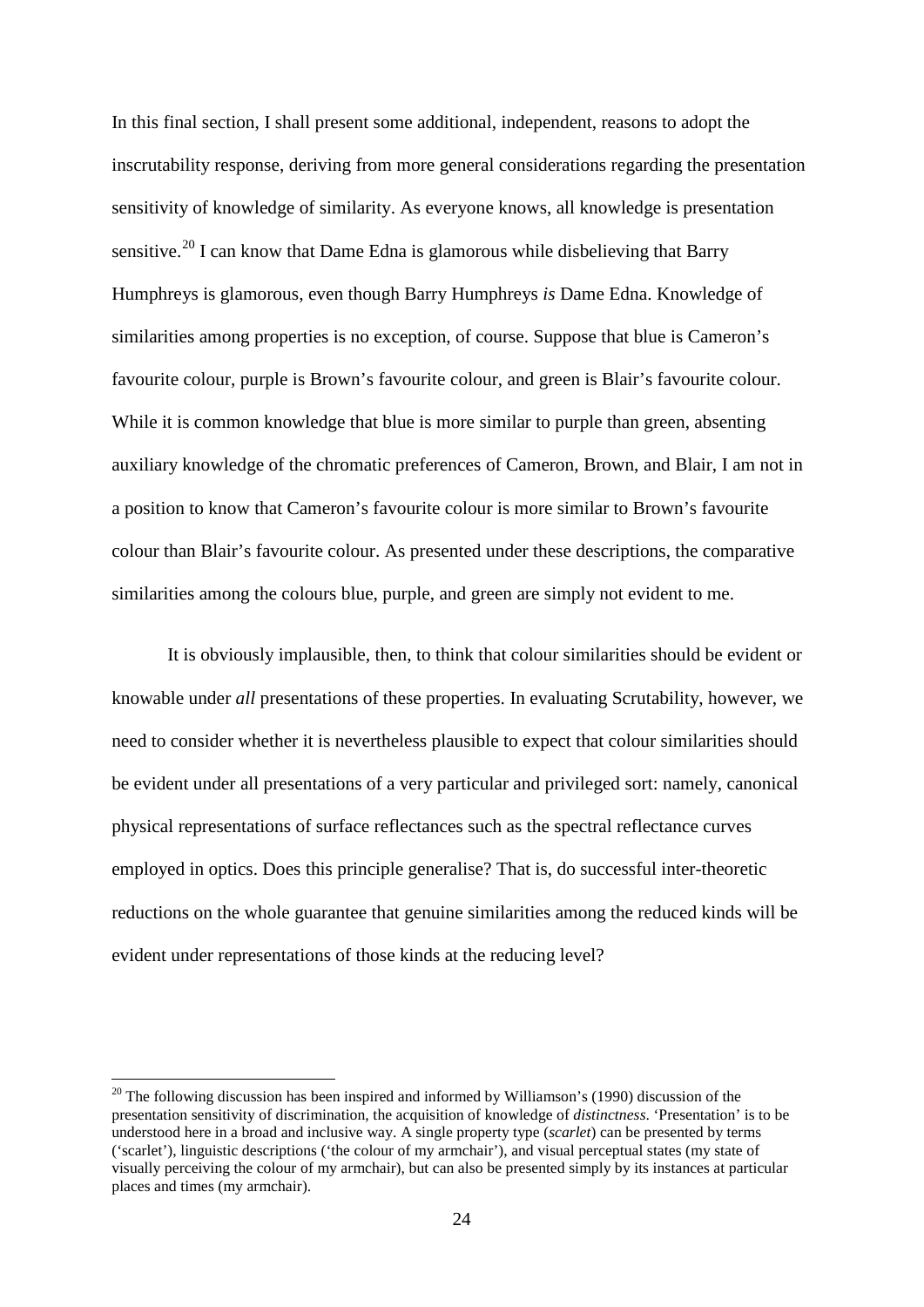It is relatively straightforward to show that not *all* genuine similarities among reduced kinds are evident under *all* presentations of those kinds at the reducing level. Here is an example from chemistry. Many people would judge intuitively that there is some genuine sense in which diamonds are more similar to sapphires than coal. It is presumably uncontroversial that these kinds are type-identical to chemical compounds: diamond and coal are allotropes of carbon – tetrahedrally bonded and amorphous carbon, respectively – and sapphire is a form of aluminium oxide. Hence chemical representations of these compounds would constitute standard, canonical, ways of representing diamond, sapphire, and coal at the reducing level. One common way of representing these compounds is by their *chemical* or *molecular formulae*, which represent facts about the type and number of atoms constituting each compound. Under these presentations, however, it is not at all evident that diamond is more similar to sapphire than coal. On the contrary, relative to the respects of comparison made evident by their chemical formulae, we would have reason to think that diamond is more similar to coal than sapphire.

Now of course, this is not to say that the intuitive similarity between diamond and sapphire is not evident under *any* chemical presentation. Another standard way of presenting chemical compounds is by their *structural formulae*, which additionally represent the type of bonding between atoms. Unlike their molecular formulae, the structural formulae for diamond, sapphire, and coal would make evident the noted similarity between diamond and sapphire. There are other cases, however, in which genuine chemical similarities are evident under neither molecular *nor* structural formulae. For example, *stereoisomers* are compounds with exactly the same atomic composition and bond structure but different geometrical profiles. Geometrical differences in the relative rotation of bonded atoms can affect the *potential energy* of a compound. Similarities or dissimilarities in potential energy would not be evident or predictable from the structural or molecular formulae for stereoisomers, as these

25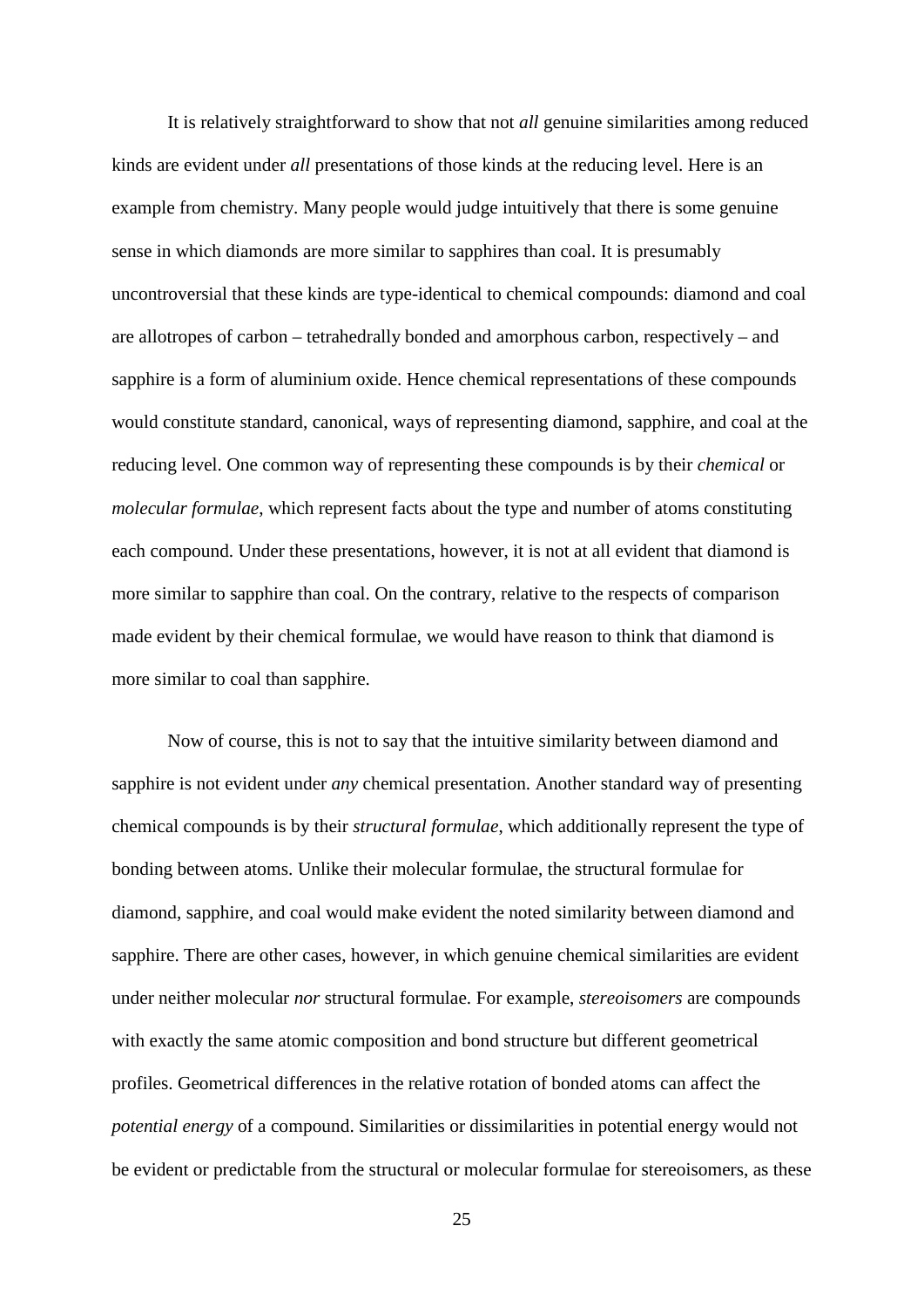do not represent the *spatial position* of atoms within molecules. Chemists accordingly have developed different ways of representing compounds that are better suited to predicting such similarities. For example, in addition to representing chemical bonds, *Newman projections* also represent the angles between atoms, which are a crucial determinant of potential energy. The issue simply iterates, however, for it is certain that there will be other genuine chemical similarities that are not evident under any of the representations mentioned above.<sup>[21](#page-26-0)</sup> In any case, it seems clear that given any genuine chemical similarity, there will be at least *some* theoretical presentation of the relevant chemical compounds under which that similarity will not be evident.

The conclusion of the last paragraph takes us some way to our destination, but the key issue at hand is whether there exist similarities between indisputably physical kinds that are not evident under *any* standard reductive representations of those kinds. In tackling this issue, I want to consider the case of reductions between *biochemistry* and chemistry. Biochemistry is the study of the chemical structures and processes involved in biological activities such as digestion and cell creation or duplication. Biochemistry groups or classifies chemical compounds according to their biological activities; more specifically, according to the ways in which these compounds interact or bond with *biological macromolecules* or *biomolecules*, the proteins, nucleic acids, carbohydrates, and lipids that make up living cells. Let's call these groupings *biochemical-types*. These biologically inspired kinds might be quite uninteresting from the perspective of a structural chemist, but this does not mean that they are any less

<span id="page-26-0"></span><sup>&</sup>lt;sup>21</sup> One only need peruse the vast literature on quantum similarity measures, (for example, Carbo-Dorca & Mezey (1996)), to appreciate the variety and complexity of representations developed to reflect aspects of chemical structural similarity.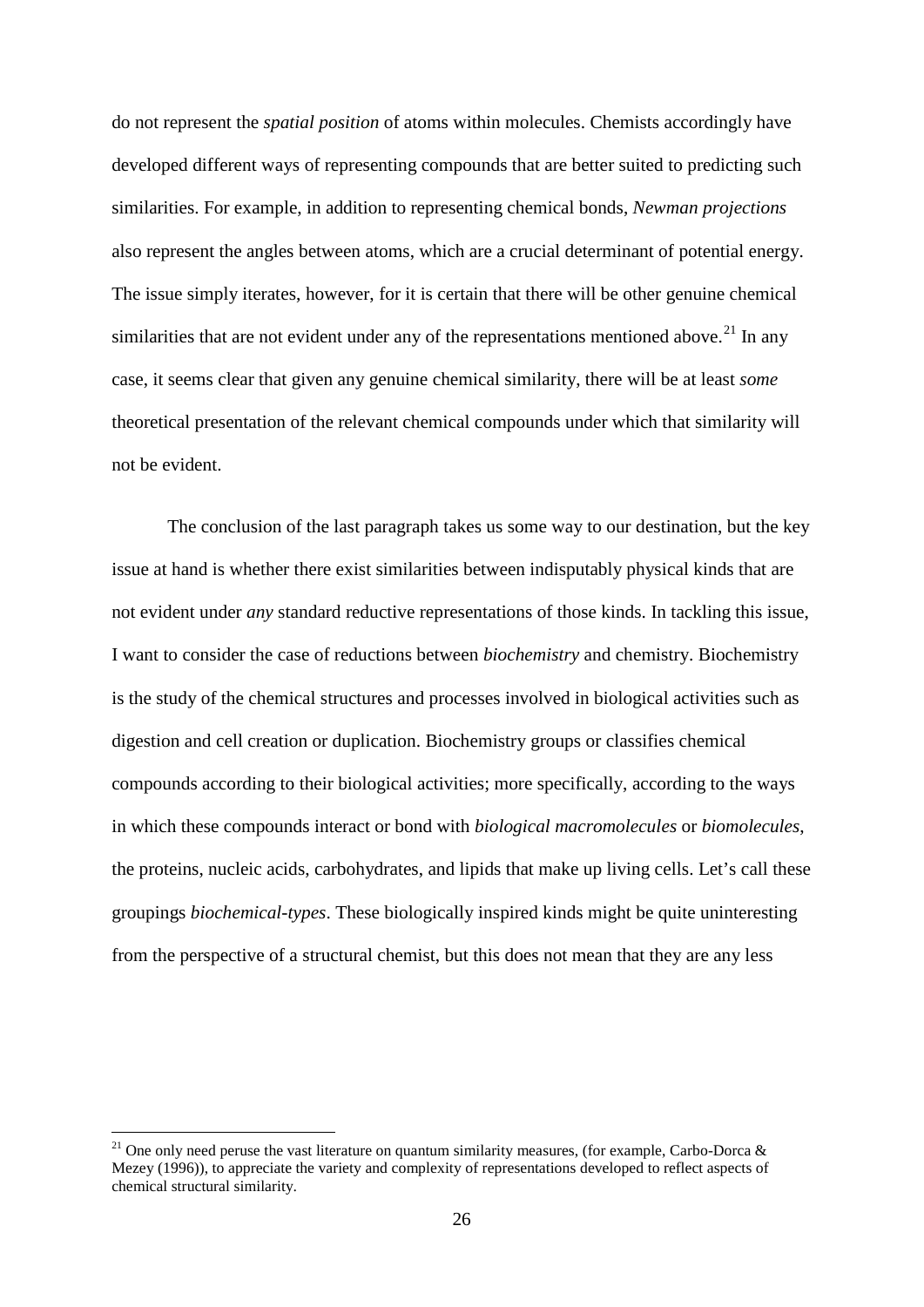chemical in nature.<sup>[22](#page-27-0)</sup> Even if no biomolecules had existed, there still would have been biochemical-types.

Biochemical-types stand in distinctive relations of *biochemical similarity* and *dissimilarity*. As an initial gloss, the biochemical similarity of two molecules is determined by their relative biological activity, particularly the ways in which the molecules interact and bond with biomolecules. Biochemical similarity ought not to be confused with mere similarity in respect of biological effects or responses, however, which would make it an entirely extrinsic matter. As it is understood here, the biochemical similarity of two molecules rather is determined by complex aggregations of intrinsic chemical features, such as their geometrical and topological features, functional groupings, and overall molecular size, which determine the bonds that will form between the molecule and biological macromolecules. To put this point in terms of supervenience, there could be no difference in the comparative biochemical similarity of two compounds without some difference in their underlying chemical structure.

Now, crucially, there exist some biochemical similarities between compounds that are not evident under any standard chemical structural descriptions or representations of those compounds. This fact has appeared in the literature in discussing apparent violations of one of the fundamental assumptions of biochemistry known as the 'structure-activity relationship', described by Kubinyi (1998: 225) as follows,

The underlying concept is that chemical similarity is reflected by similar biological activities – i.e. chemically closely related analogues should be related in their mode of

<span id="page-27-0"></span><sup>22</sup> Important aspects of chemical structure are molecular *constitution*, *configuration*, and *conformation*. *Constitution* relates to the manner and sequence of bonding between atoms in a molecule. *Configuration* concerns the 3D arrangement of atoms in the molecule, particularly the valence angles of atoms as discussed above in connection with stereoisomers. *Conformation* relates to the thermodynamically stable spatial arrangements of atoms within a molecule.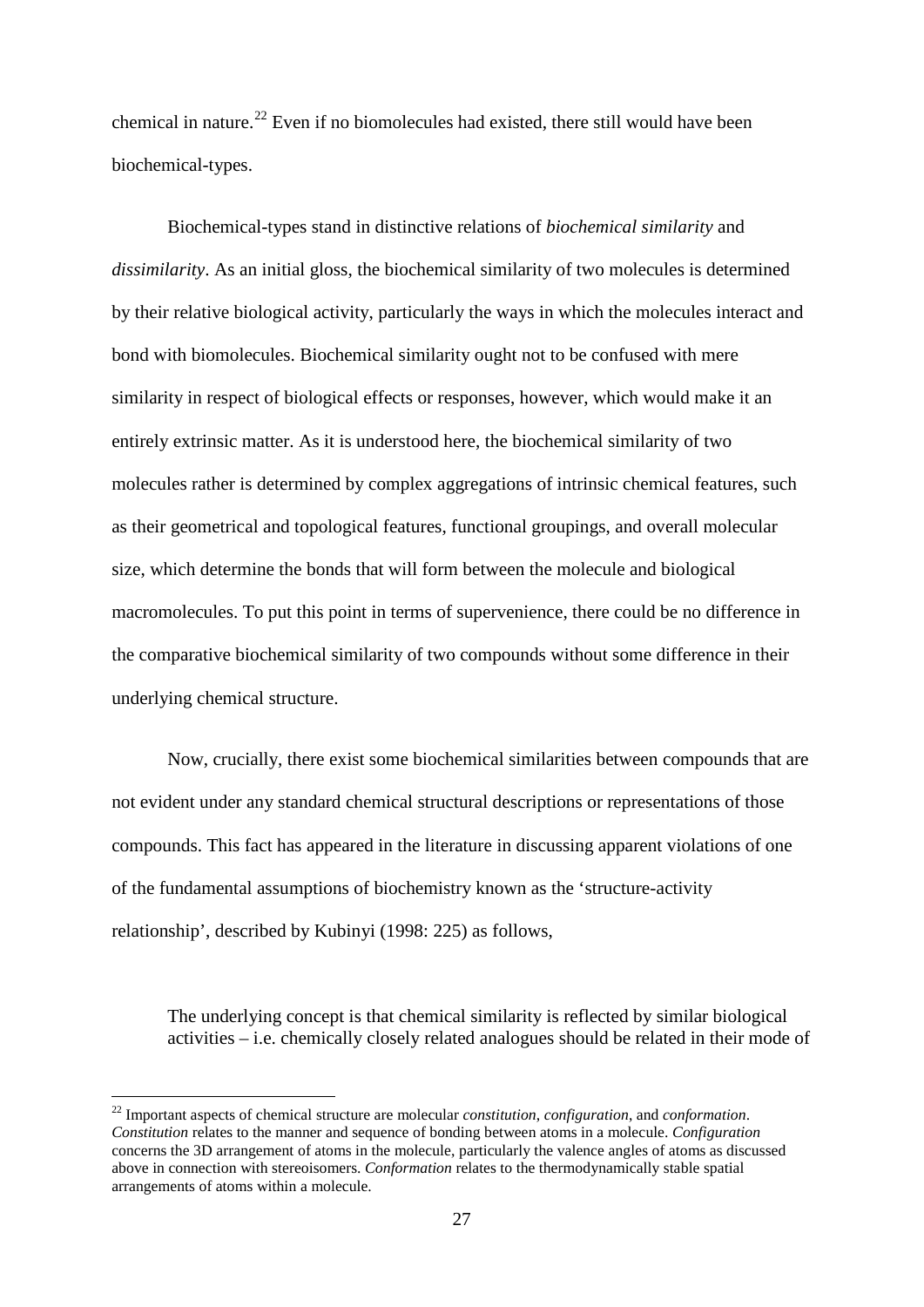action, as well as in their relative potencies. This fundamental assumption has, indeed, been used in medicinal chemistry research, and has led to many valuable drugs.

The assumption, then, is that the comparative biochemical similarity of two molecules will be predictable or evident under some presentation of the chemical structure of those molecules. There are seemingly many cases, however, in which genuine biochemical similarities are not at all evident under such reductive presentations of the relevant kinds.<sup>[23](#page-28-0)</sup> Nikolova and Jaworska (2003: 1016) report that 'several surprising structure-activity relationships demonstrate that chemically similar compounds may have significantly different biological actions and activities and different molecules can be very similar in their biological activities...' Bajorath (2002: 890) refers to such cases as 'similarity paradoxes', whereby 'minor chemical modifications of otherwise similar molecules can render them [biochemically] either active or inactive'.

Bringing the discussion back to the inscrutability response, there are instructive parallels between the biochemist's unsuccessful attempts to recover all biochemical similarities at the level of chemical structural descriptions, on the one hand, and the colour physicalist's inability to find evidence for colour similarities at the level of optical representations of reflectance properties, on the other. As we have seen, both the biochemist and the colour physicalist group or classify underlying chemical or physical kinds in ways that reflect their particular theoretical interests – understanding biological processes in the former case, and human colour vision abilities in the latter – yielding biochemical-types and reflectance-types respectively. Both of these categories are perfectly objective, responseindependent, chemical or physical kinds, and are not constituted by relations to biological or perceptual effects. Recalling Byrne and Hilbert's (2003: 11) comments, however, reflectance-

<span id="page-28-0"></span> $^{23}$  For example, Kubinyi (1998: 228) and (2002: 244) reports that 'the [biochemical] selectivity of these analogues against the two [adrenergic] receptors differs by nearly eight orders of magnitude, despite their close chemical similarity!'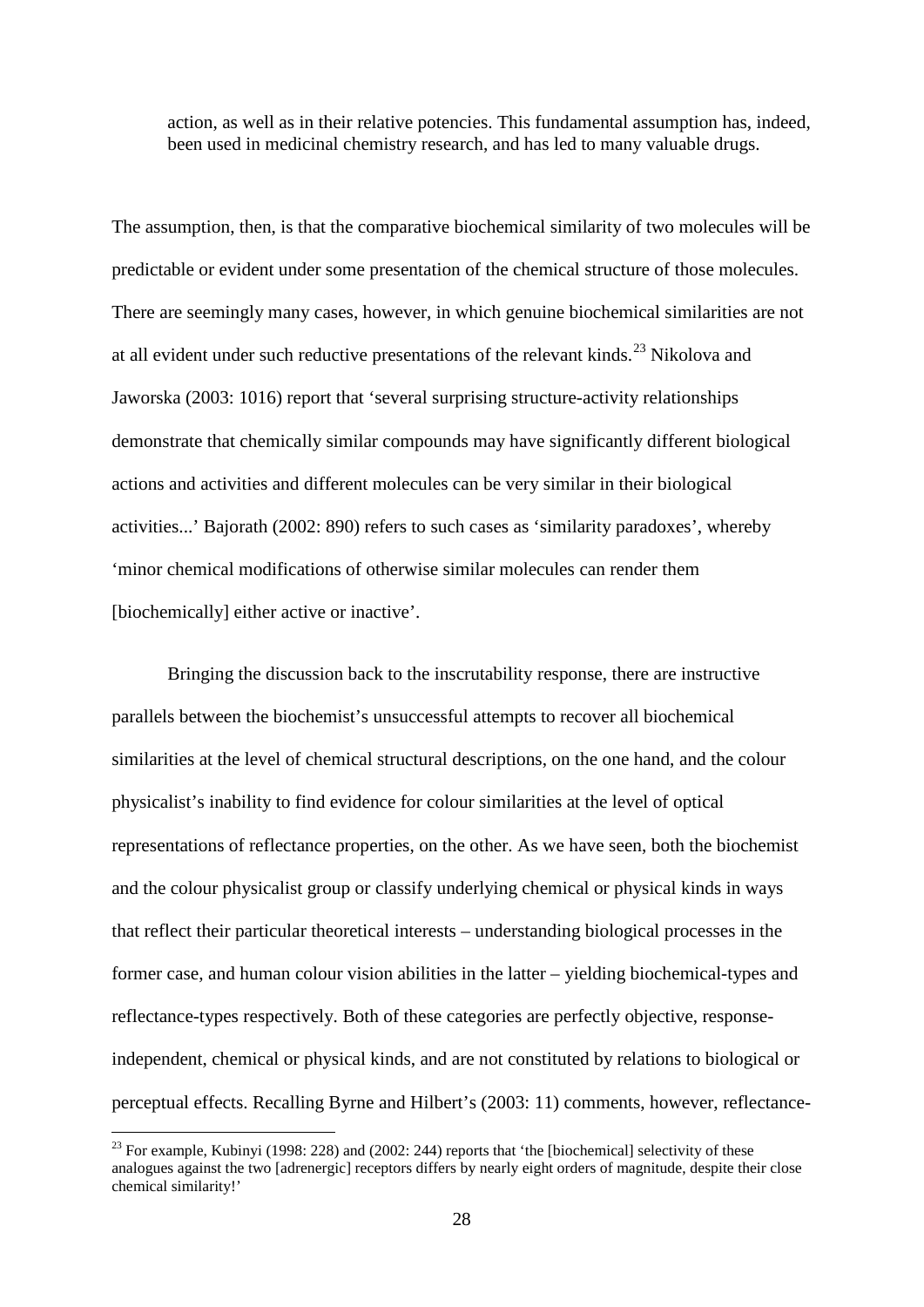types 'will be quite uninteresting from the point of view of physics or any other branch of science unconcerned with the reactions of human perceivers,' and the same could be said, *mutatis mutandis*, regarding the structural chemist's disinterest in biochemical-types. Now, generalising on the foregoing discussion of biochemical similarity, we have good reason to think that not all similarities that are characteristic of such interest-relative (but nonetheless fully objective and response-independent) kinds will be evident under reductive descriptions or presentations of their underlying physical bases. Rather it seems that some similarities of this sort will only become evident once these kinds enter into the relations that endow them with human interest, such as biological interactions in the case of biochemical kinds, and visual perceptual relations in the case of the colours. This does not make these similarities any less physical, that is, any less dependent on the physical or chemical nature of the kinds in question. These inscrutability phenomena simply seem to reflect a quite general feature of our knowledge of similarities among such interest-relative physical kinds. In denying Scrutability, then, the type-B colour physicalist is in much the same position as the biochemist who rightly maintains her reductive view of biochemical-types in the face of the biochemical similarity paradoxes.

Before concluding the paper, it is necessary to note a complication with the above account. I have argued that some biochemical similarities are not evident under any standard chemical structural descriptions of the relevant biochemical-types. This conclusion has in turn provided some justification for the inscrutability response to the colour similarity argument. It is not strictly accurate, however, to say that biochemical similarities are not evident under *any* chemical descriptions whatsoever. The so-called similarity paradoxes in biochemistry have triggered a cottage industry in developing representations that capture the patterns or regularities in chemical structure most relevant to biological activity, and which are thus better suited to predicting biochemical similarity. Kubinyi (1998: 249) calls these

29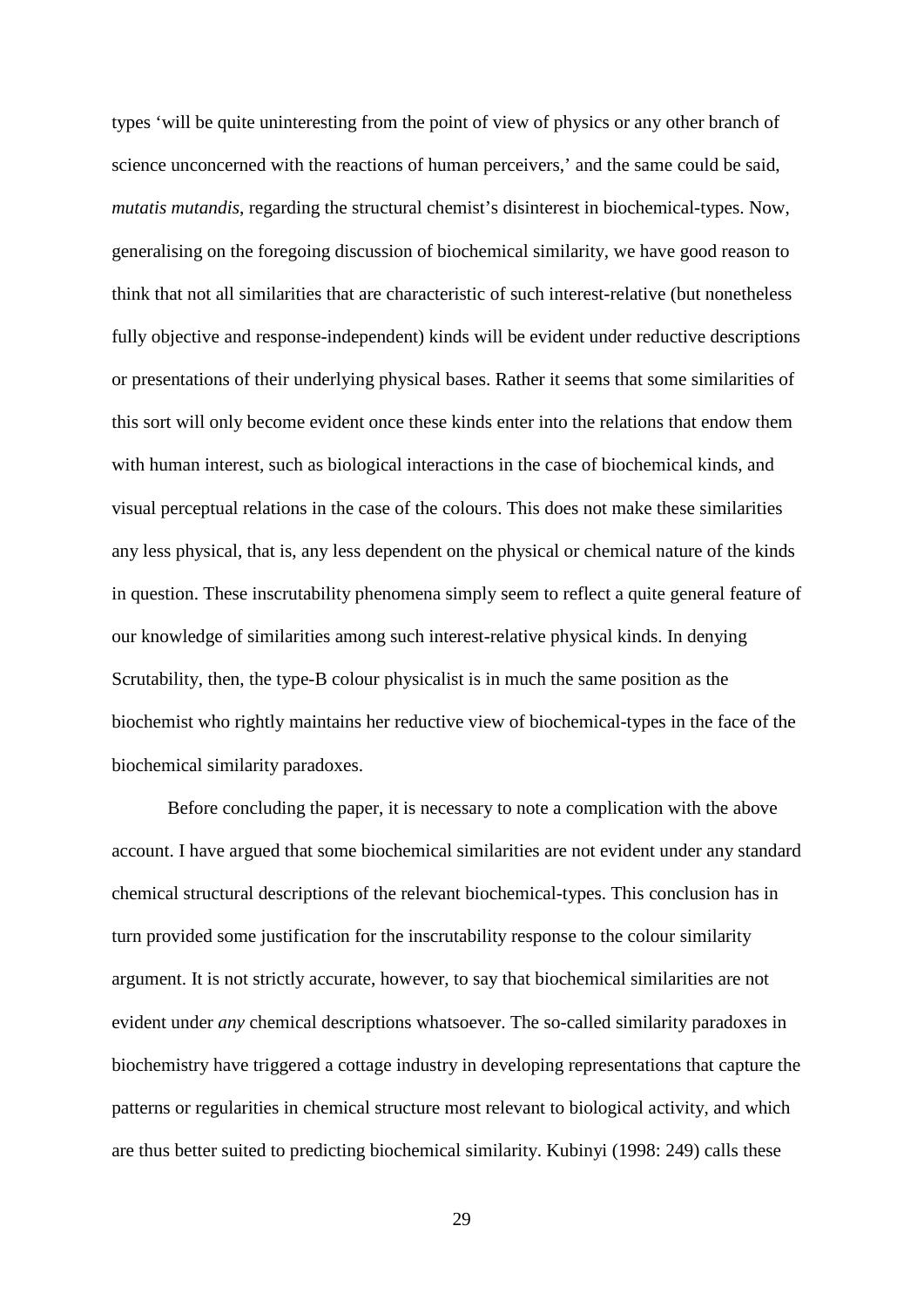'target-dependent' descriptions, as contrasted with the 'target-independent' descriptions geared towards understanding chemical structure in its own right.<sup>[24](#page-30-0)</sup> This raises the question as to whether analogous 'target-dependent' descriptions of surface reflectance properties might, after all, make ordinary colour similarities evident at the reducing level. This line of inquiry certainly seems promising, and might eventually prove fruitful.<sup>[25](#page-30-1)</sup> Even if this ultimately proved possible, however, this would not undermine the central point of the inscrutability response, which is to deny the heretofore unarticulated assumption that colour physicalism requires all ordinary colour similarities to be evident under *standard* or *canonical* physical representations of reflectances such as the spectral reflectance curves presented in Figure 1. This was the assumption that we have seen to lie behind Reflectance Dissimilarity\*, and in rejecting it the colour physicalist acquires an indirect but forceful and novel response to the colour similarity argument.

### **Conclusion**

<u>.</u>

In many people's eyes, the colour similarity argument poses the greatest threat to colour physicalism. This paper started out by presenting a challenge to standard formulations of the colour similarity argument, centring on the extreme context sensitivity of the similarity relation. Although ultimately inconclusive, the context challenge forced a significant reformulation of the argument, and highlighted the need for considerably greater care in handling claims about similarity. After presenting some problems for the popular experiential response to the colour similarity argument, I turned to my own inscrutability response. This response begins with the observation that the motivation for the premise Reflectance

<span id="page-30-0"></span> $24$  See also Patterson et al. (1996: 3049) on so-called 'pharmacophoric descriptors'. The complex aggregations of chemical features represented by such descriptors are selected specifically on the basis of their ability to predict biological activity.

<span id="page-30-1"></span><sup>&</sup>lt;sup>25</sup> One could perhaps view Byrne & Hilbert's (2003: 15) *hue magnitudes* response to the colour similarity argument along these lines. Very roughly, this response sketches a way of representing reflectance-types that reflects the opponent coding employed by the colour vision system. I hope to discuss this approach in more detail in forthcoming work.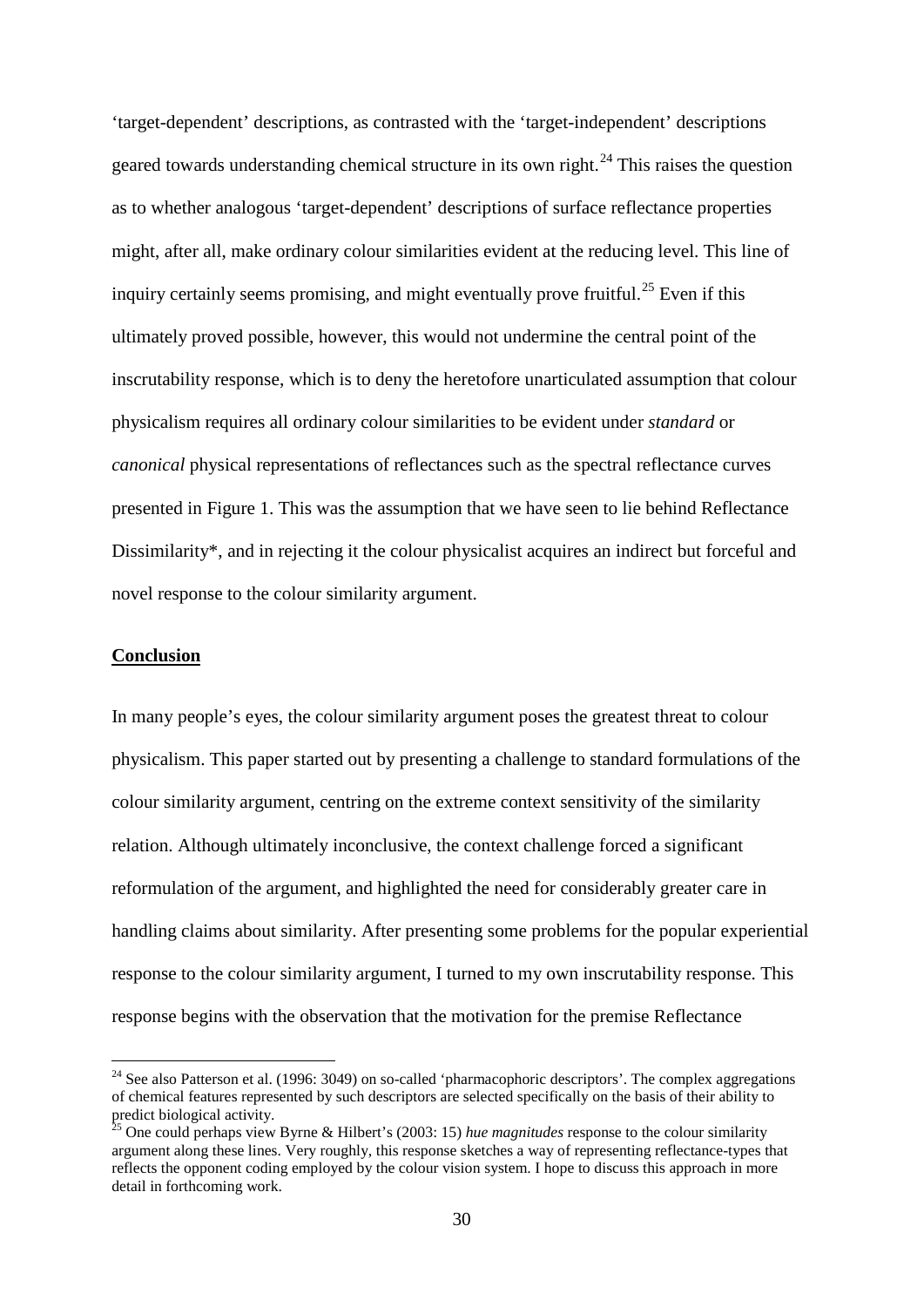Dissimilarity<sup>\*</sup> rests on an epistemic assumption regarding the scrutability of colour similarity from standard physical descriptions of surface reflectance properties. In rejecting this assumption, the inscrutability response provides an indirect route to rejecting Reflectance Dissimilarity\*, a strategy that has not been attempted by colour physicalists to date. The response was motivated via consideration of analogous manoeuvres executed by type-B physicalists in response to the mind-body problem, and by cases in chemistry and biochemistry in which related scrutability theses seemingly fail to hold. The resulting view is that despite an extremely tight *metaphysical* relationship between colours and reflectance properties, there nonetheless exist genuine *epistemic* barriers to acquiring knowledge of facts about colour structure at the level of the reducing physical theory.<sup>[26](#page-31-0)</sup>

### **References**

<u>.</u>

Armstrong, D. (1978) *Universals and Scientific Realism: A Theory of Universals Vol. II*, Cambridge University Press.

Bajorath, J. (2002) 'Integration of virtual and high-throughput screening', *Nature Reviews Drug Discovery*, Vol. 1, pp882-894.

Barsalou, L. W. (1982) 'Context-independent and context-dependent information in concepts', *Memory and Cognition*, Vol. 10, No. 1, pp82-93.

Block, N. (2007) 'Max Black's Objection to Mind-Body Identity', in T. Alter & S. Walter (Eds.), *Phenomenal Concepts and Phenomenal Knowledge: New Essays on Consciousness and Physicalism* (pp.249-306), Oxford University Press.

<span id="page-31-0"></span><sup>&</sup>lt;sup>26</sup> Thanks to John Hawthorne, Tim Williamson, and two audiences at the University of Cambridge for extremely helpful feedback on earlier versions of this paper. I am most grateful to the referee for *Philosophical Studies*, who has been identified to me as Adam Pautz, who provided an incredibly rich, detailed, and constructive set of comments that resulted in substantial changes and improvements to the paper.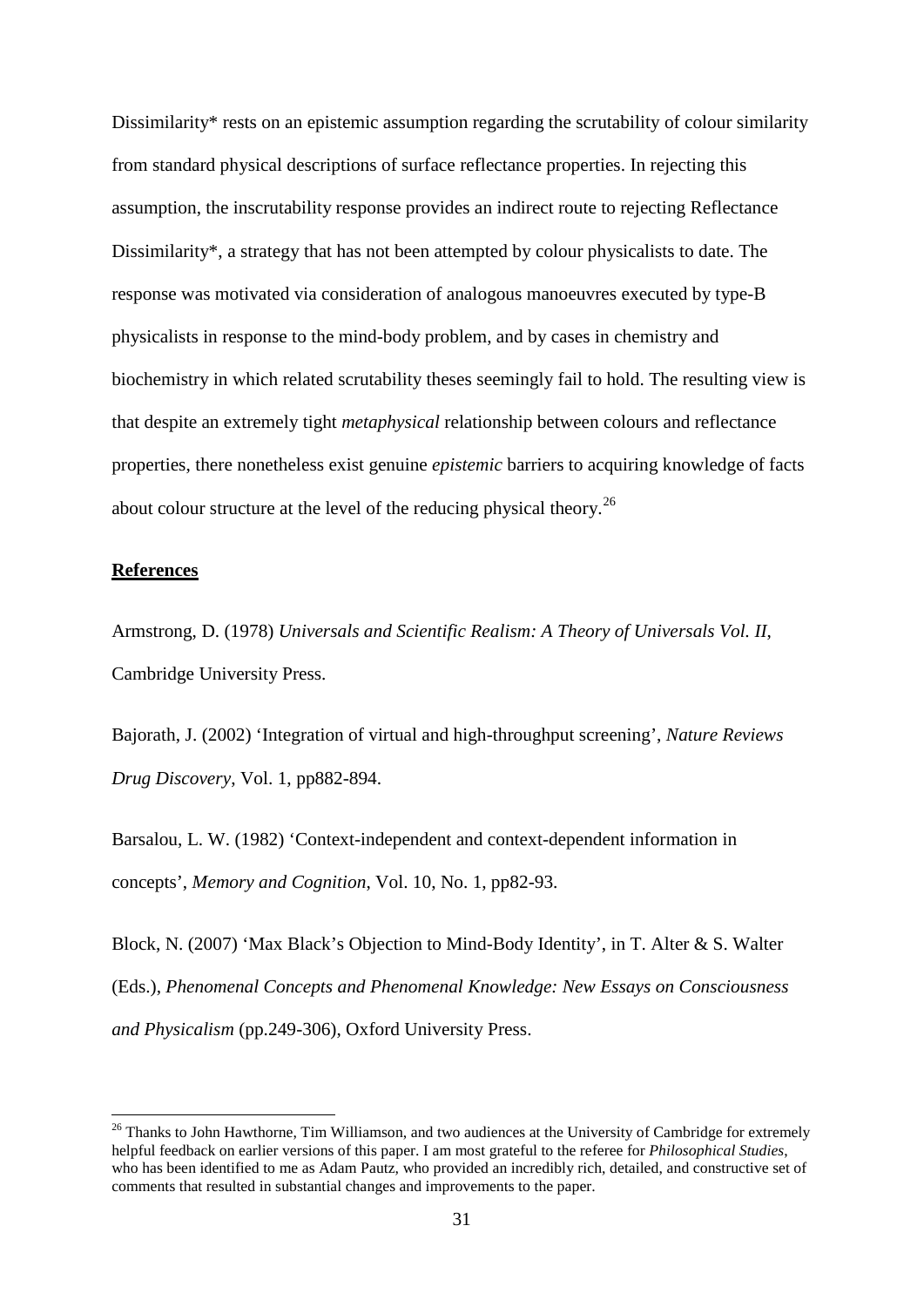Boghossian, P., A., & Velleman, D., J. (1991). 'Physicalist Theories of Colour', in Byrne & Hilbert (1997) pp105-136.

Braddon-Mitchell, D. & Jackson, F. (1996) *The Philosophy of Mind and Cognition*, Oxford: Blackwell Publishers.

Byrne, A. (2003), 'Colour and Similarity', *Philosophy and Phenomenological Research*, Vol. 66, No. 3, pp641-665.

Byrne, A., & Hilbert, D., eds. (1997), Readings on Colour Vol. 1: The Philosophy of Colour. Cambridge, Mass.:MIT Press.

Byrne, A., & Hilbert, D., (2003) 'Colour realism and colour science', *Behavioural and Brain Sciences* 26: 3–64.

Byrne, A., & Hilbert, D. (2008) 'Basic Sensible Qualities and the Structure of Appearance', *Philosophical Issues*, Vol. 18, pp385-405.

Carbó-Dorca, R. & Mezey, P. G. (1996) *Advances in Molecular Similarity, Volume 1*, JAI Press.

Chalmers, D. (2002) 'Consciousness and its place in nature', in *Philosophy of Mind: Classical and Contemporary Readings*, D. Chalmers, ed. Oxford University Press.

Chalmers, D. (2012) *Constructing the World*, Oxford University Press.

Clark, A. (1996) 'True theories, false colours', *Philosophy of Science*, Vol. 63 Supplement Issue, ppS143-S150.

Cohen, J. (2003) 'On the Structural Properties of the Colours', *Australasian Journal of Philosophy*, Vol. 81, pp78 – 95.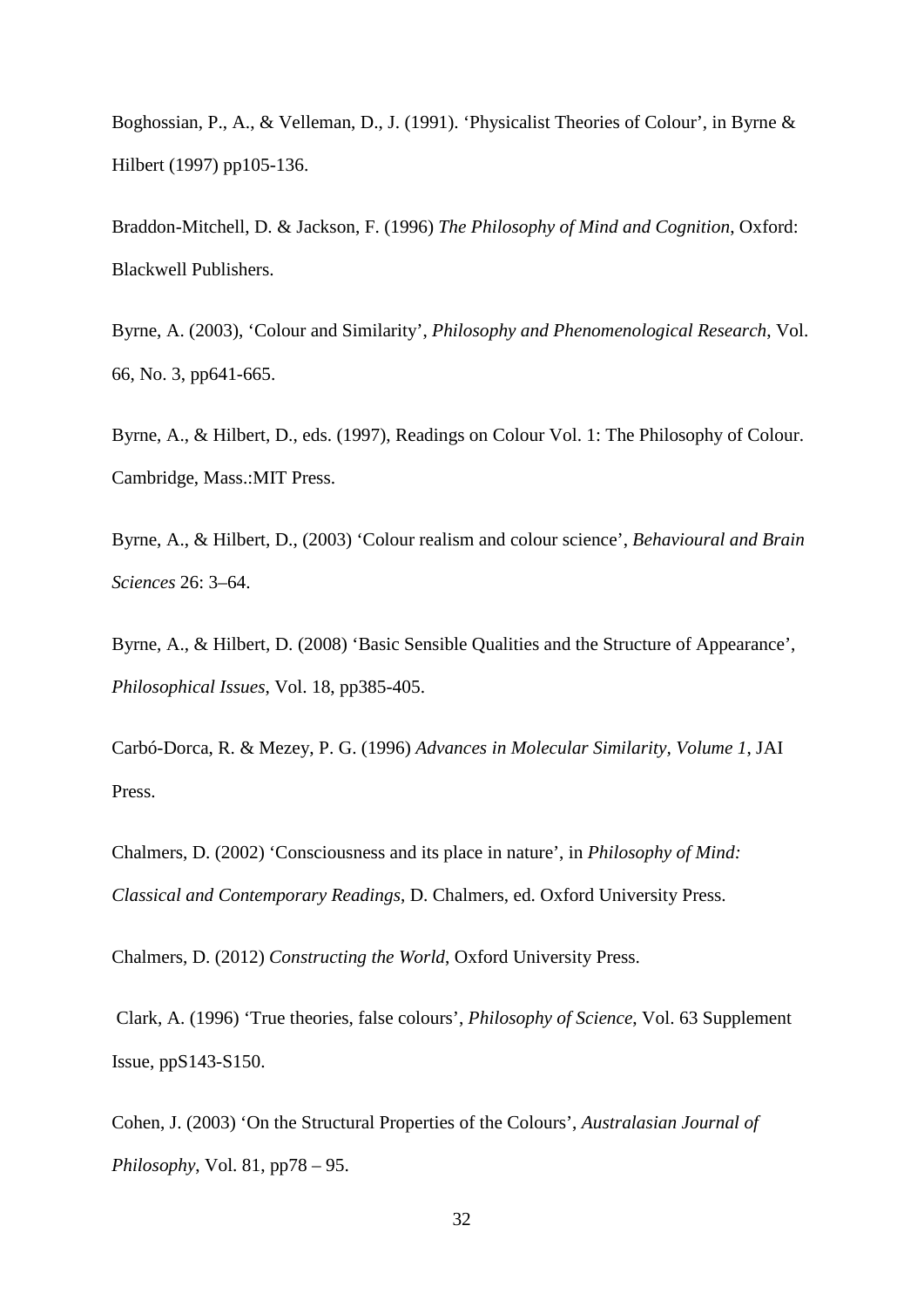Cohen, J. (2009) *The Red and the Real: An Essay on Colour Ontology*, Oxford University Press.

Goodman, N. (1970) 'Seven strictures on similarity', in *Experience* and *Theory,* eds. L. Foster and J. Swanson. Boston: University of Massachusetts Press.

Hardin, C. L. (1988). *Colour for Philosophers: Unweaving the Rainbow*. Indianapolis, MA: Hackett.

Hering, E. (1920/1964). *Grundzüge der Lehre vom Lichtsinn.* Translated as *Outlines of a theory of the light sense*. (L.M. Hurvich & D. Jameson, Trans.). Cambridge, MA: Harvard University Press.

Hilbert, D., R. (1987). Colour and Colour Perception: A Study in Anthropocentric Realism. Stanford: Center for the Study of Language and Information.

Jackson, F.C. (1986) 'What Mary didn't know', *Journal of Philosophy*, 83, 291–295.

Jackson, F.C. (1998). *From Metaphysics to Ethics: A Defence of Conceptual Analysis*. Oxford: Oxford University Press.

Johnston, M. (1992) 'How to Speak of the Colours', Philosophical Studies 68: 221 – 64.

Johnston, M. (1992) 'A Mind-Body Problem at the Surface of Objects', *Philosophical Issues*, Vol. 7, pp219-229.

Kalderon, M. (2007) 'Colour Pluralism', *Philosophical Review*, Vol. 116, No.4, pp563-602.

Kennedy, C. (2007) 'Vagueness and grammar: the semantics of relative and absolute gradable adjectives', *Linguistics and Philosophy 30*, 1–45.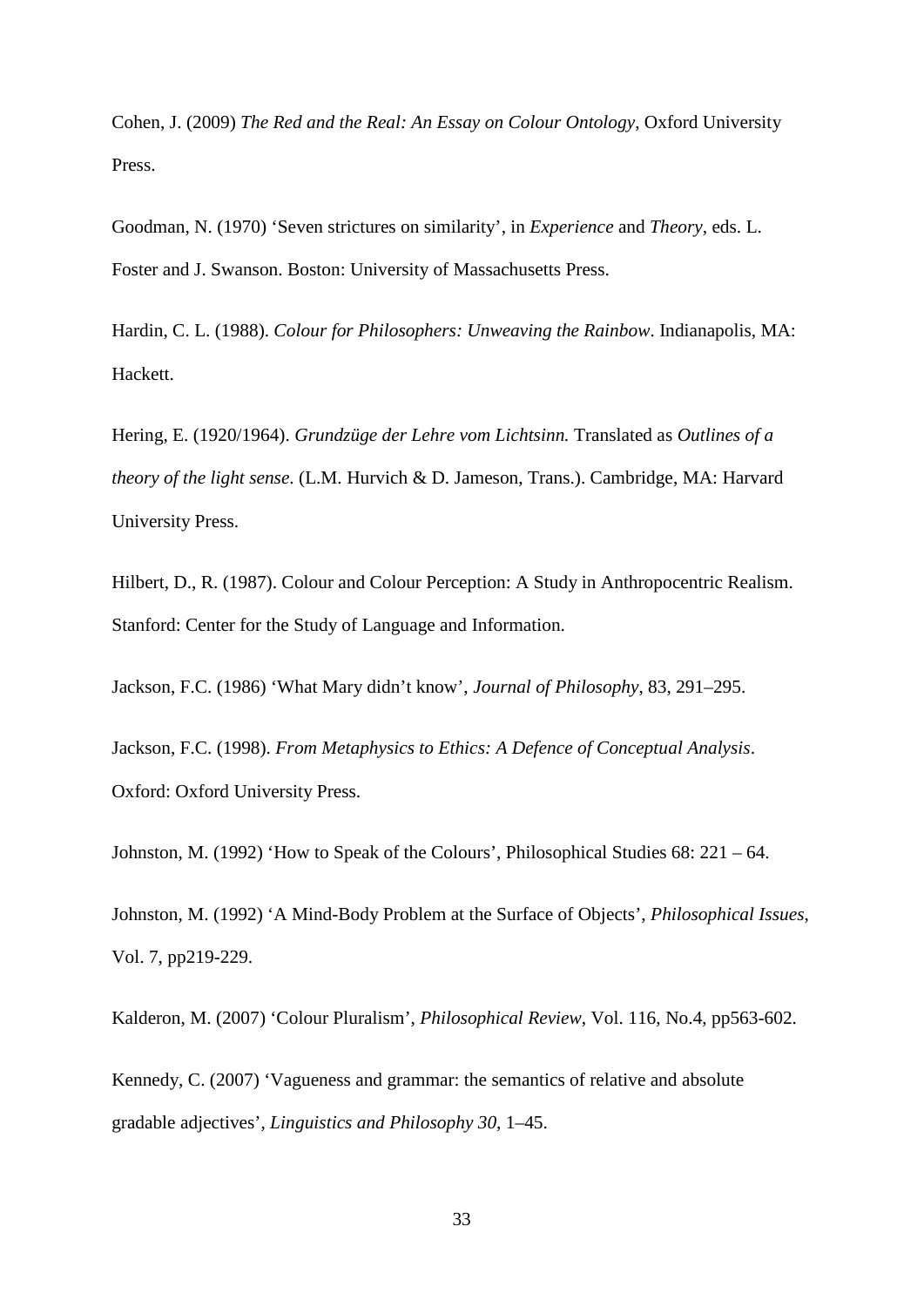Kubinyi, H. (1998) 'Similarity and Dissimilarity: A Medicinal Chemist's View', P*erspectives in Drug Discovery and Design,* Vol. 9-11, pp225–252.

Kubinyi, H. (2002) 'Chemical similarity and biological activities', *Journal of Brazilian Chemical Society*, vol.13, n.6, pp717-726.

Lewis, D. (1986) *On the Plurality of Worlds*, Oxford: Blackwell.

Lewis, D., (1988) 'What Experience Teaches', *Proceedings of the Russellian Society*, 13: 29– 57.

Lewis, D. (1997) 'Naming the Colours', *Australasian Journal of Philosophy* 75: 325 – 42.

Loar, B. (1997) 'Phenomenal States', in *The Nature of Consciousness: Philosophical Debates*, N. Block, O. Flanagan, G. Güzeldere (eds.), Cambridge, MA: MIT Press.

McLaughlin, B. (2000) 'Colours and colour spaces', in Cubb-Stevens (Ed.) *Proceedings of the Twentieth World Congress Of Philosophy*, Volume 5, Philosophy Documentation Centre.

McLaughlin, B. (2003) 'Colour, Consciousness, and Colour Consciousness', in *Consciousness: New Philosophical Perspectives*, ed. Quentin Smith and Aleksandar Jokic, New York: Oxford University Press: 97 – 154.

Maund, B. (1995) *Colours: Their Nature and Representation*, New York: Cambridge University Press.

Medin, D. L., Goldstone, R. L., & Gentner, D. (1993) 'Respects for similarity', *Psychological Review*, 100(2), 254-278.

Murphy, G. L. and Medin, D. L. (1985) 'The Role of Theories in Conceptual Coherence', *Psychological Review*, 92(3), 289-316.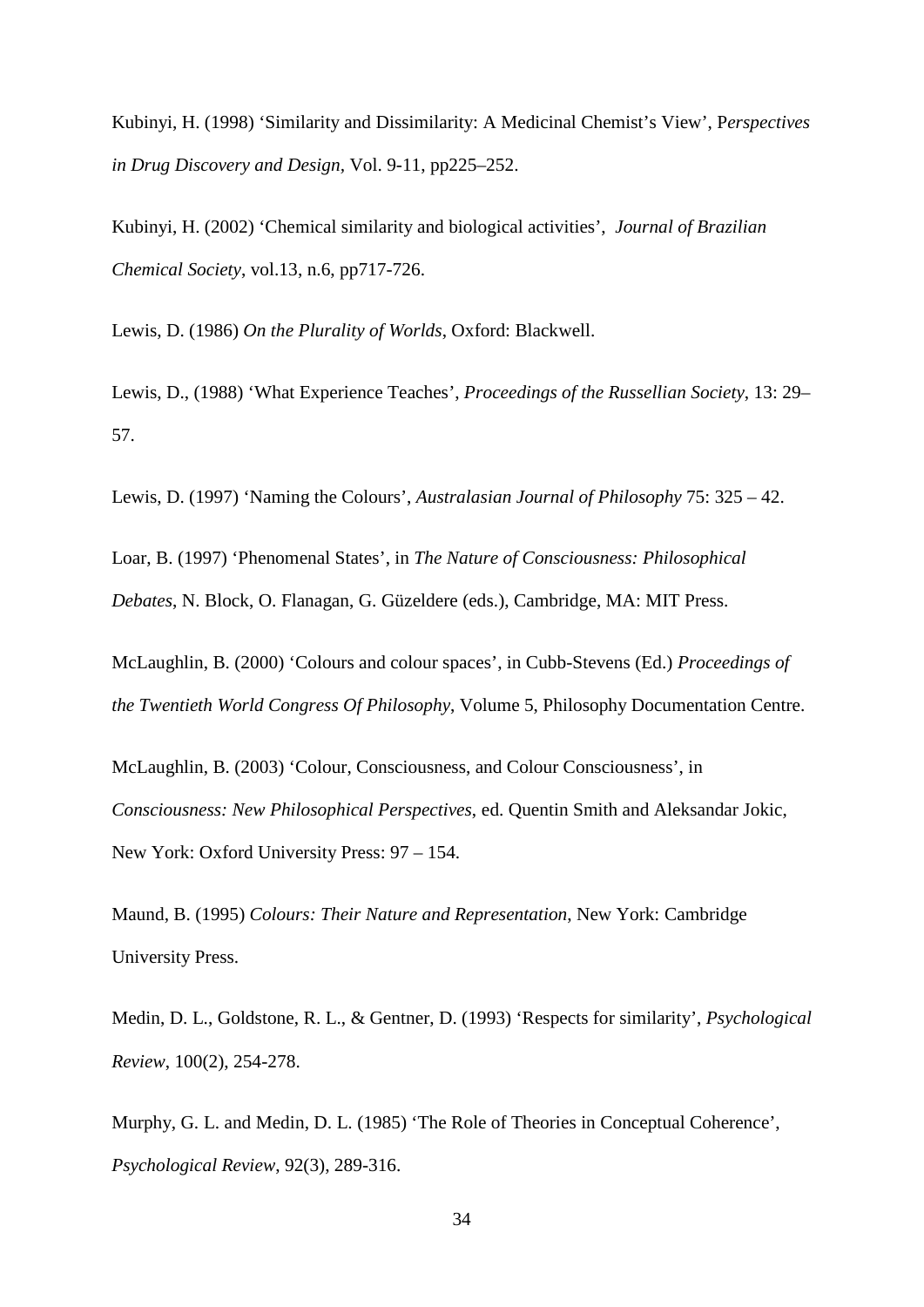Nikolova & Jaworska (2003) 'Approaches to Measure Chemical Similarity - a Review', *QSAR & Combinatorial Science* 22 (9-10): 1006–1026

Patterson, D. E., Cramer, R. D., Ferguson, A. M., Clark, R. D., & Weinberger, L. E. (1996) 'Neighbourhood Behaviour: A Useful Concept for Validation of "Molecular Diversity" Descriptors', *Journal of Medicinal Chemistry*, Vol. 39, pp3049-3059.

Pautz, A. (2006) 'Can the Physicalist explain colour structure in terms of colour experience?', *Australasian Journal of Philosophy*, Vol. 84, No. 4, pp535-564.

Quine, W. V. O. (1969/1999) 'Natural Kinds', in J. Kim & E. Sosa (Eds.) *Metaphysics: An Anthology*, Blackwell Publishers, 1999, pp223-242.

Shoemaker, S. (1991) 'Qualia and Consciousness', *Mind*, 100: 507 – 24.

Shoemaker, S. (2003) 'Content, Character, and Colour', *Philosophical Issues* 13 (1), pp253- 78.

Smart, J.J.C. (1975). 'On Some Criticisms of a Physicalist Theory of Colours'. In A. Byrne and D. Hilbert (1997).

Thompson, E. (1995) Colour Vision: A Study in Cognitive Science and the Philosophy of Perception. London and New York: Routledge.

Tversky, A. (1977) 'Features of Similarity', *Psychological Review*, Vol. 84, No. 4, pp327- 352.

White, S. L. (2007) 'Property Dualism, Phenomenal Concepts, and the Semantic Premise', in T. Alter & S. Walter (Eds.), *Phenomenal Concepts and Phenomenal Knowledge: New Essays on Consciousness and Physicalism* (pp. 210-248), Oxford University Press.